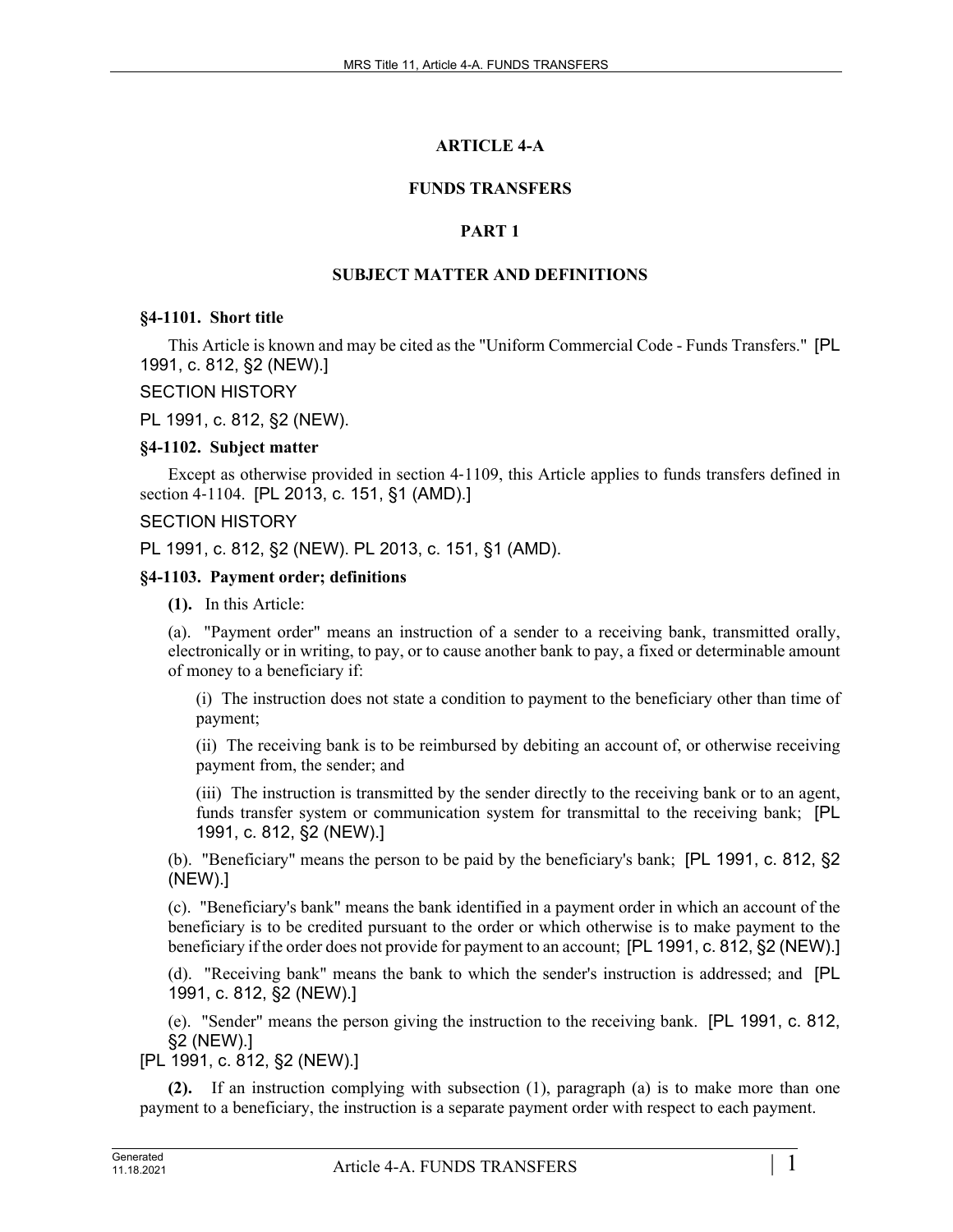[PL 1991, c. 812, §2 (NEW).]

**(3).** A payment order is issued when it is sent to the receiving bank. [PL 1991, c. 812, §2 (NEW).]

SECTION HISTORY

PL 1991, c. 812, §2 (NEW).

# **§4-1104. Funds transfer; definitions**

In this Article:

**(1).** "Funds transfer" means the series of transactions, beginning with the originator's payment order, made for the purpose of making payment to the beneficiary of the order. The term includes any payment order issued by the originator's bank or an intermediary bank intended to carry out the originator's payment order. A funds transfer is completed by acceptance by the beneficiary's bank of a payment order for the benefit of the beneficiary of the originator's payment order;

[PL 1991, c. 812, §2 (NEW).]

**(2).** "Intermediary bank" means a receiving bank other than the originator's bank or the beneficiary's bank;

[PL 1991, c. 812, §2 (NEW).]

**(3).** "Originator" means the sender of the first payment order in a funds transfer; and [PL 1991, c. 812, §2 (NEW).]

**(4).** "Originator's bank" means:

(a). The receiving bank to which the payment order of the originator is issued if the originator is not a bank; or [PL 1991, c. 812, §2 (NEW).]

(b). The originator if the originator is a bank. [PL 1991, c. 812, §2 (NEW).] [PL 1991, c. 812, §2 (NEW).]

# SECTION HISTORY

PL 1991, c. 812, §2 (NEW).

# **§4-1105. Other definitions**

**(1).** In this Article:

(a). "Authorized account" means a deposit account of a customer in a bank designated by the customer as a source of payment of payment orders issued by the customer to the bank. If a customer does not so designate an account, any account of the customer is an authorized account if payment of a payment order from that account is not inconsistent with a restriction on the use of that account; [PL 1991, c. 812, §2 (NEW).]

(b). "Bank" means a person engaged in the business of banking and includes a savings bank, savings and loan association, credit union and trust company. A branch or separate office of a bank is a separate bank for purposes of this Article; [PL 1991, c. 812, §2 (NEW).]

(c). "Customer" means a person, including a bank, having an account with a bank or from whom a bank has agreed to receive payment orders; [PL 1991, c. 812, §2 (NEW).]

(d). "Funds transfer business day" of a receiving bank means the part of a day during which the receiving bank is open for the receipt, processing and transmittal of payment orders and cancellations and amendments of payment orders; [PL 1991, c. 812, §2 (NEW).]

(e). "Funds transfer system" means a wire transfer network, automated clearing house or other communication system of a clearing house or other association of banks through which a payment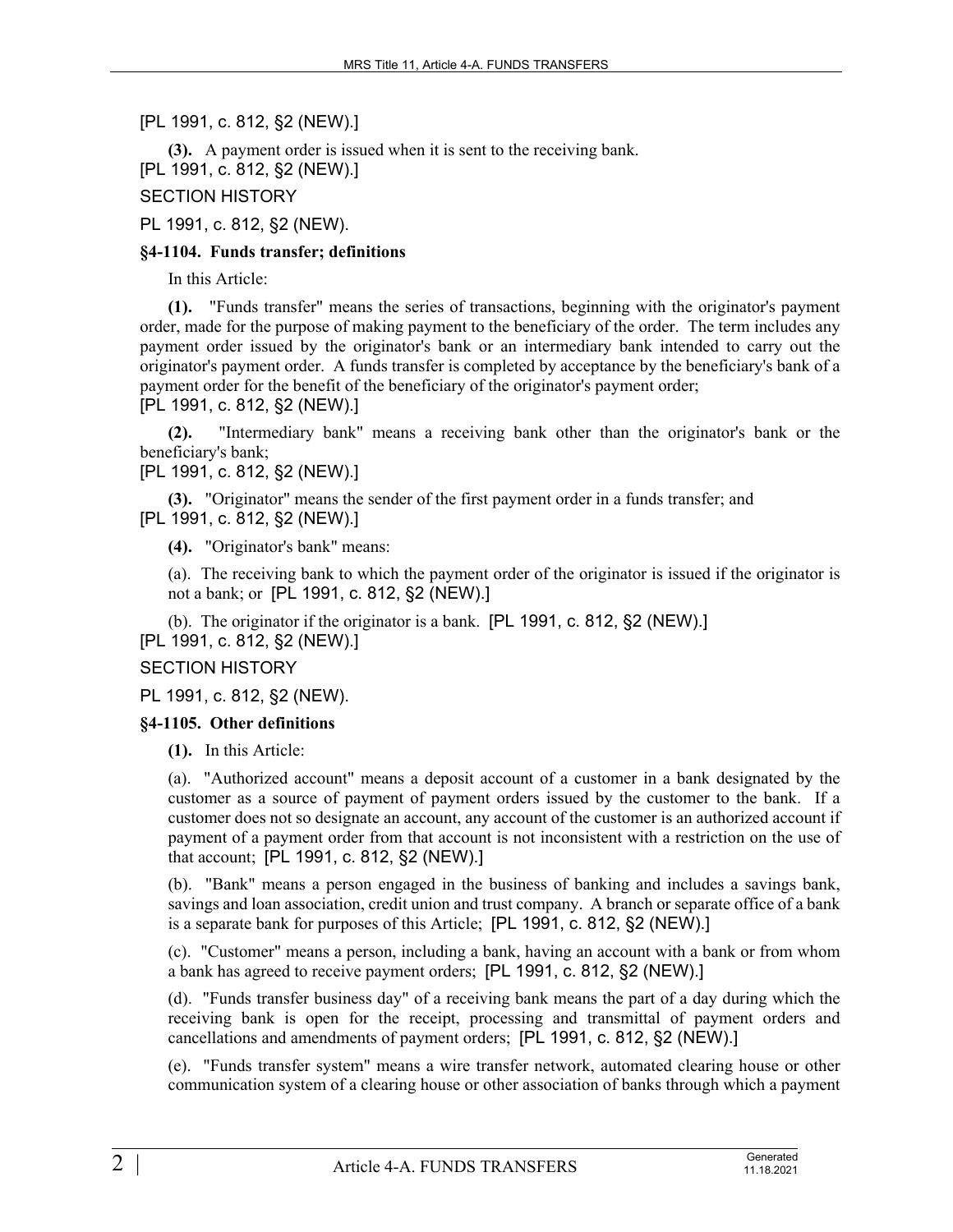order by a bank may be transmitted to the bank to which the order is addressed; and [PL 2009, c. 325, Pt. B, §17 (AMD); PL 2009, c. 325, Pt. B, §27 (AFF).]

(f). [PL 2009, c. 325, Pt. B, §18 (RP); PL 2009, c. 325, Pt. B, §27 (AFF).]

(g). "Prove" with respect to a fact means to meet the burden of establishing the fact (section 1‑1201, subsection (8)). [PL 2009, c. 325, Pt. B, §19 (AMD); PL 2009, c. 325, Pt. B, §27 (AFF).] [PL 2009, c. 325, Pt. B, §§17-19 (AMD); PL 2009, c. 325, Pt. B, §27 (AFF).]

**(2).** Other definitions applying to this Article and the sections in which they appear are:

| "Acceptance"                                   | Section 4-1209 |
|------------------------------------------------|----------------|
| "Beneficiary"                                  | Section 4-1103 |
| "Beneficiary's bank"                           | Section 4-1103 |
| "Executed"                                     | Section 4-1301 |
| "Execution date"                               | Section 4-1301 |
| "Funds transfer"                               | Section 4-1104 |
| "Funds transfer system rule"                   | Section 4-1501 |
| "Intermediary bank"                            | Section 4-1104 |
| "Originator"                                   | Section 4-1104 |
| "Originator's bank"                            | Section 4-1104 |
| "Payment by beneficiary's bank to beneficiary" | Section 4-1405 |
| "Payment by originator to beneficiary"         | Section 4-1406 |
| "Payment by sender to receiving bank"          | Section 4-1403 |
| "Payment date"                                 | Section 4-1401 |
| "Payment order"                                | Section 4-1103 |
| "Receiving bank"                               | Section 4-1103 |
| "Security procedure"                           | Section 4-1201 |
| "Sender"                                       | Section 4-1103 |
| [PL 1991, c. 812, §2 (NEW).]                   |                |

**(3).** The following definitions in Article 4 apply to this Article: "Clearing house" Section 4-104 "Item" Section 4-104 "Suspends payments" Section 4-104

[PL 1991, c. 812, §2 (NEW).]

**(4).** In addition, Article 1 contains general definitions and principles of construction and interpretation applicable throughout this Article. [PL 1991, c. 812, §2 (NEW).]

# SECTION HISTORY

PL 1991, c. 812, §2 (NEW). PL 2009, c. 325, Pt. B, §§17-19 (AMD). PL 2009, c. 325, Pt. B, §27 (AFF).

# **§4-1106. Time payment order received**

**(1).** The time of receipt of a payment order or communication cancelling or amending a payment order is determined by the rules applicable to receipt of a notice stated in section 1‑1202. A receiving bank may fix a cut-off time or times on a funds transfer business day for the receipt and processing of payment orders and communications cancelling or amending payment orders. Different cut-off times may apply to payment orders, cancellations or amendments, or to different categories of payment orders, cancellations or amendments. A cut-off time may apply to senders generally or different cutoff times may apply to different senders or categories of payment orders. If a payment order or communication cancelling or amending a payment order is received after the close of a funds transfer business day or after the appropriate cut-off time on a funds transfer business day, the receiving bank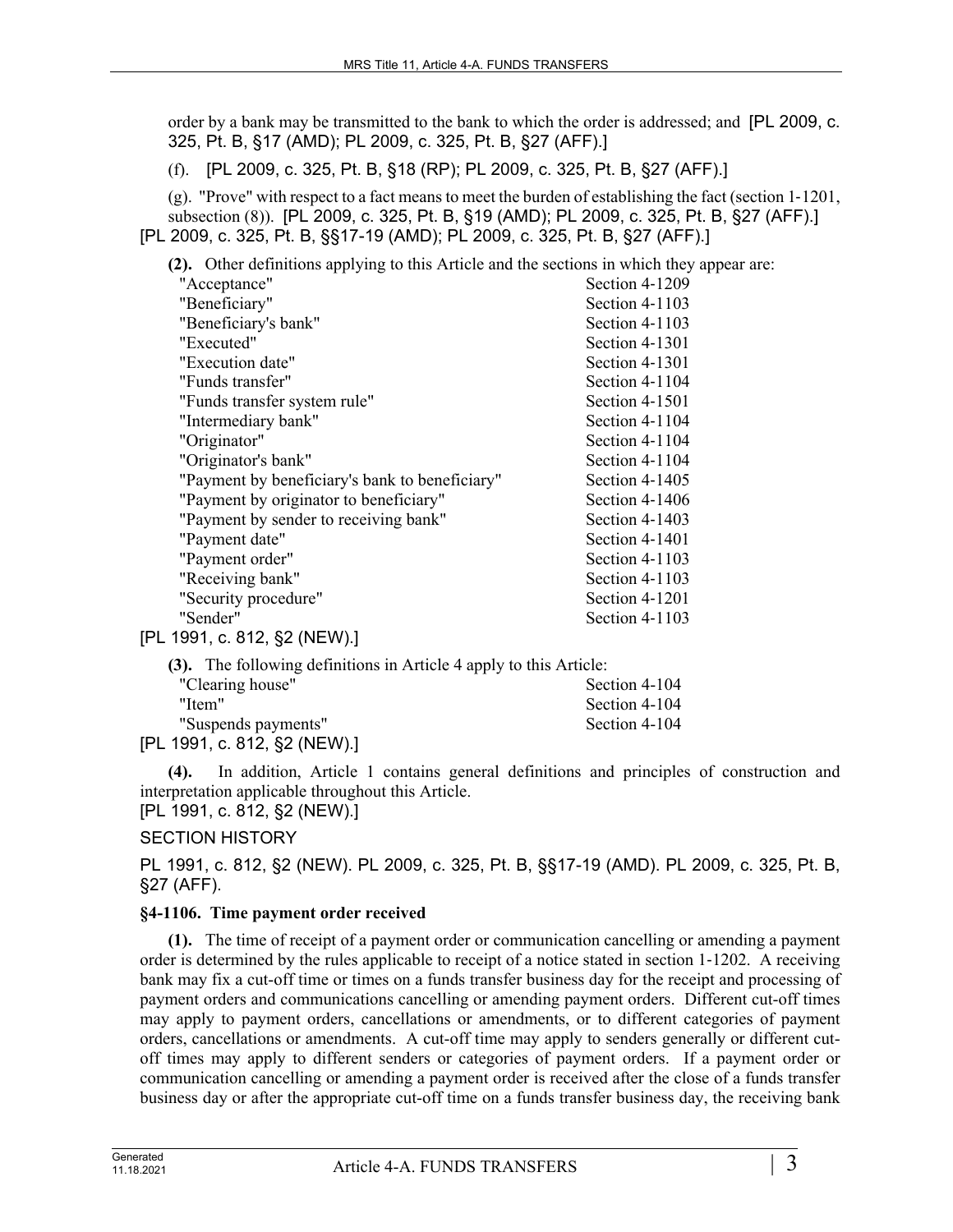may treat the payment order or communication as received at the opening of the next funds transfer business day.

[PL 2009, c. 325, Pt. B, §20 (AMD); PL 2009, c. 325, Pt. B, §27 (AFF).]

**(2).** If this Article refers to an execution date or payment date or states a day on which a receiving bank is required to take action, and the date or day does not fall on a funds transfer business day, the next day that is a funds transfer business day is treated as the date or day stated, unless the contrary is stated in this Article.

[PL 1991, c. 812, §2 (NEW).]

# SECTION HISTORY

PL 1991, c. 812, §2 (NEW). PL 2009, c. 325, Pt. B, §20 (AMD). PL 2009, c. 325, Pt. B, §27 (AFF).

# **§4-1107. Federal reserve regulations and operating circulars**

Regulations of the Board of Governors of the Federal Reserve System and operating circulars of the Federal Reserve Banks supersede any inconsistent provision of this Article to the extent of the inconsistency. [PL 1991, c. 812, §2 (NEW).]

# SECTION HISTORY

PL 1991, c. 812, §2 (NEW).

# **§4-1108. Exclusion of consumer transactions governed by federal law**

# **(REPEALED)**

SECTION HISTORY

PL 1991, c. 812, §2 (NEW). PL 2013, c. 151, §2 (RP).

# **§4-1109. Relationship to federal Electronic Fund Transfer Act**

**(1).** Except as provided in subsection (2), this Article does not apply to a funds transfer any part of which is governed by the Electronic Fund Transfer Act of 1978, Title XX, Public Law 95-630, 92 Stat. 3728, 15 United States Code, Section 1693 et seq., as amended. [PL 2013, c. 151, §3 (NEW).]

**(2).** This Article applies to a funds transfer that is a remittance transfer as defined in the Electronic Fund Transfer Act of 1978, Title XX, Public Law 95-630, 92 Stat. 3728, 15 United States Code, Section 1693 et seq., as amended, unless the remittance transfer is an electronic fund transfer as defined in the Electronic Fund Transfer Act of 1978, Title XX, Public Law 95-630, 92 Stat. 3728, 15 United States Code, Section 1693 et seq., as amended.

[PL 2013, c. 151, §3 (NEW).]

**(3).** In a funds transfer to which this Article applies, in the event of an inconsistency between an applicable provision of this Article and an applicable provision of the Electronic Fund Transfer Act of 1978, Title XX, Public Law 95-630, 92 Stat. 3728, 15 United States Code, Section 1693 et seq., as amended, the provision of the Electronic Fund Transfer Act governs to the extent of the inconsistency. [PL 2013, c. 151, §3 (NEW).]

# SECTION HISTORY

PL 2013, c. 151, §3 (NEW).

# **PART 2**

#### **ISSUE AND ACCEPTANCE OF PAYMENT ORDER**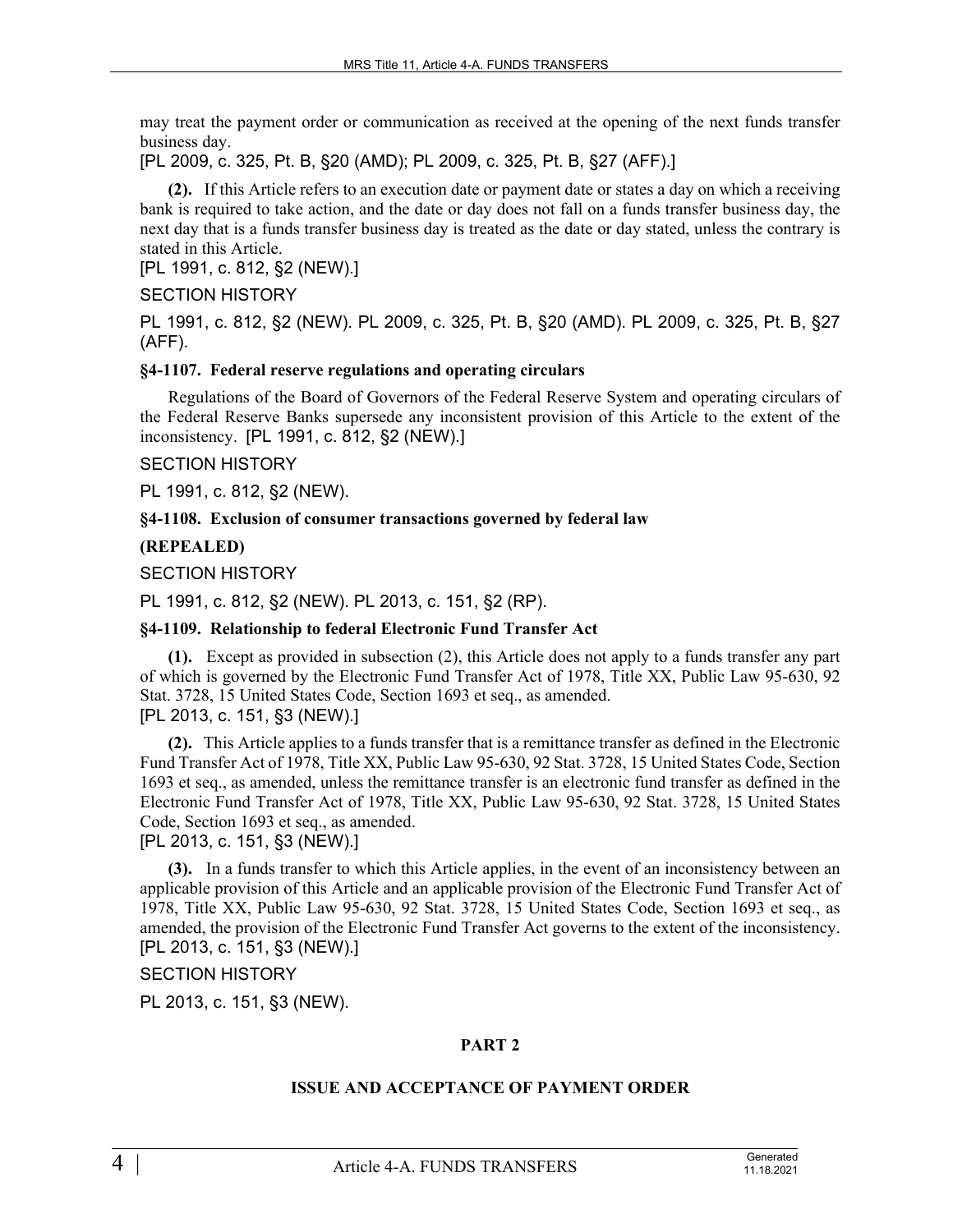#### **§4-1201. Security procedure**

"Security procedure" means a procedure established by agreement of a customer and a receiving bank for the purpose of: [PL 1991, c. 812, §2 (NEW).]

**(1).** Verifying that a payment order or communication amending or cancelling a payment order is that of the customer; or

[PL 1991, c. 812, §2 (NEW).]

**(2).** Detecting error in the transmission or the content of the payment order or communication. [PL 1991, c. 812, §2 (NEW).]

A security procedure may require the use of algorithms or other codes, identifying words or numbers, encryption, callback procedures or similar security devices. Comparison of a signature on a payment order or communication with an authorized specimen signature of the customer is not by itself a security procedure. [PL 1991, c. 812, §2 (NEW).]

#### SECTION HISTORY

PL 1991, c. 812, §2 (NEW).

#### **§4-1202. Authorized and verified payment orders**

**(1).** A payment order received by the receiving bank is the authorized order of the person identified as sender if that person authorized the order or is otherwise bound by it under the law of agency. [PL 1991, c. 812, §2 (NEW).]

**(2).** If a bank and its customer have agreed that the authenticity of payment orders issued to the bank in the name of the customer as sender will be verified pursuant to a security procedure, a payment order received by the receiving bank is effective as the order of the customer, whether or not authorized, if:

(a). The security procedure is a commercially reasonable method of providing security against unauthorized payment orders; and [PL 1991, c. 812, §2 (NEW).]

(b). The bank proves that it accepted the payment order in good faith and in compliance with the security procedure and any written agreement or instruction of the customer restricting acceptance of payment orders issued in the name of the customer. The bank is not required to follow an instruction that violates a written agreement with the customer or notice of which is not received at a time and in a manner affording the bank a reasonable opportunity to act on it before the payment order is accepted. [PL 1991, c. 812, §2 (NEW).]

[PL 1991, c. 812, §2 (NEW).]

**(3).** Commercial reasonableness of a security procedure is a question of law to be determined by considering the wishes of the customer expressed to the bank, the circumstances of the customer known to the bank, including the size, type and frequency of payment orders normally issued by the customer to the bank, alternative security procedures offered to the customer and security procedures in general use by customers and receiving banks similarly situated. A security procedure is deemed to be commercially reasonable if:

(a). The security procedure was chosen by the customer after the bank offered and the customer refused, a security procedure that was commercially reasonable for that customer; and [PL 1991, c. 812, §2 (NEW).]

(b). The customer expressly agreed in writing to be bound by any payment order, whether or not authorized, issued in its name and accepted by the bank in compliance with the security procedure chosen by the customer. [PL 1991, c. 812, §2 (NEW).]

[PL 1991, c. 812, §2 (NEW).]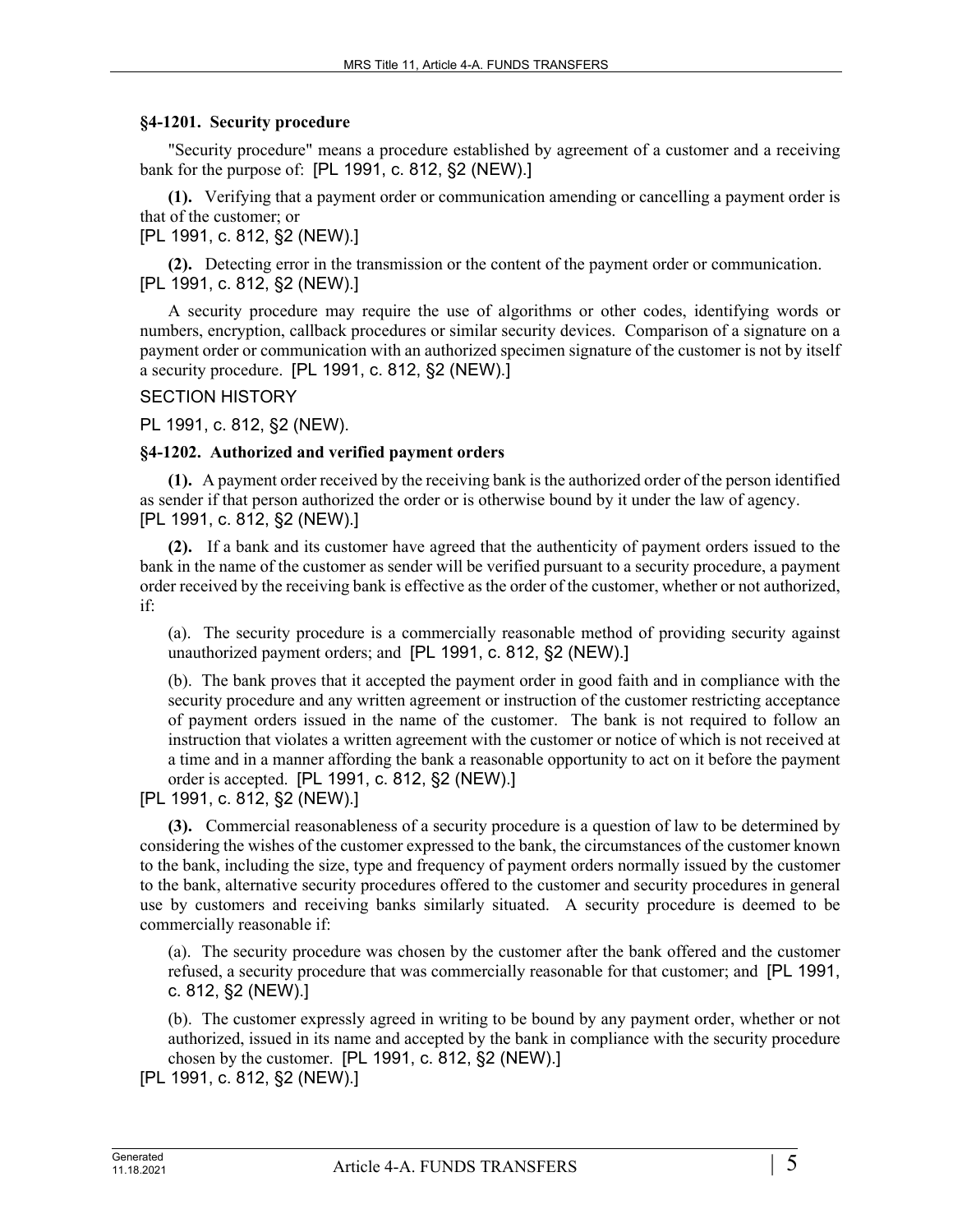**(4).** The term "sender" in this Article includes the customer in whose name a payment order is issued if the order is the authorized order of the customer under subsection (1), or it is effective as the order of the customer under subsection (2).

[PL 1991, c. 812, §2 (NEW).]

**(5).** This section applies to amendments and cancellations of payment orders to the same extent it applies to payment orders.

[PL 1991, c. 812, §2 (NEW).]

**(6).** Except as provided in this section and in section 4‑1203, subsection (1), paragraph (a), rights and obligations arising under this section or section 4-1203 may not be varied by agreement. [PL 1991, c. 812, §2 (NEW).]

SECTION HISTORY

PL 1991, c. 812, §2 (NEW).

# **§4-1203. Unenforceability of certain verified payment orders**

**(1).** If an accepted payment order is not under section 4‑1202, subsection (1) an authorized order of a customer identified as sender but is effective as an order of the customer pursuant to section 4‑1202, subsection (2), the following rules apply.

(a). By express written agreement, the receiving bank may limit the extent to which it is entitled to enforce or retain payment of the payment order. [PL 1991, c. 812, §2 (NEW).]

(b). The receiving bank is not entitled to enforce or retain payment of the payment order if the customer proves that the order was not caused, directly or indirectly, by a person:

(i) Entrusted at any time with duties to act for the customer with respect to payment orders or the security procedure or who obtained access to transmitting facilities of the customer; or

(ii) Who obtained from a source controlled by the customer and without authority of the receiving bank information facilitating breach of the security procedure, regardless of how the information was obtained or whether the customer was at fault. Information includes any access device, computer software or the like. [PL 1991, c. 812, §2 (NEW).]

[PL 1991, c. 812, §2 (NEW).]

**(2).** This section applies to amendments of payment orders to the same extent it applies to payment orders.

[PL 1991, c. 812, §2 (NEW).]

SECTION HISTORY

PL 1991, c. 812, §2 (NEW).

# **§4-1204. Refund of payment and duty of customer to report with respect to unauthorized payment order**

**(1).** If a receiving bank accepts a payment order issued in the name of its customer as sender that is not authorized and not effective as the order of the customer under section 4‑1202 or not enforceable in whole or in part, against the customer under section 4-1203, the bank shall refund any payment of the payment order received from the customer to the extent the bank is not entitled to enforce payment and shall pay interest on the refundable amount calculated from the date the bank received payment to the date of the refund. The customer is not entitled to interest from the bank on the amount to be refunded if the customer fails to exercise ordinary care to determine that the order was not authorized by the customer and to notify the bank of the relevant facts within a reasonable time not exceeding 90 days after the date the customer received notification from the bank that the order was accepted or that the customer's account was debited with respect to the order. The bank is not entitled to any recovery from the customer on account of a failure by the customer to give notification as stated in this section.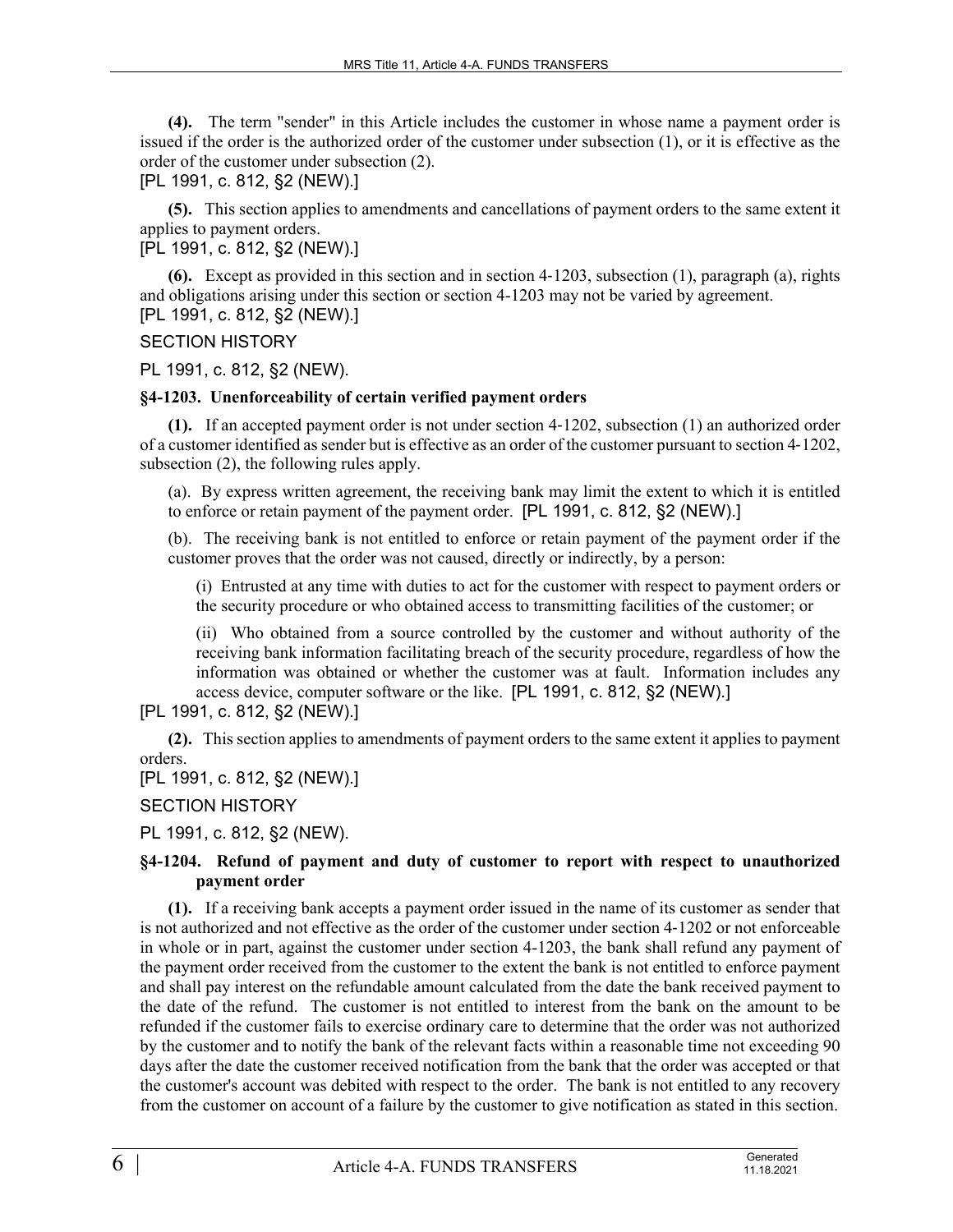# [PL 1991, c. 812, §2 (NEW).]

**(2).** Reasonable time under subsection (1) may be fixed by agreement as stated in section 1‑1302, subsection (2), but the obligation of a receiving bank to refund payment as stated in subsection (1) may not otherwise be varied by agreement.

[PL 2009, c. 325, Pt. B, §21 (AMD); PL 2009, c. 325, Pt. B, §27 (AFF).]

#### SECTION HISTORY

PL 1991, c. 812, §2 (NEW). PL 2009, c. 325, Pt. B, §21 (AMD). PL 2009, c. 325, Pt. B, §27 (AFF).

#### **§4-1205. Erroneous payment orders**

**(1).** If an accepted payment order was transmitted pursuant to a security procedure for the detection of error and the payment order erroneously instructed payment to a beneficiary not intended by the sender, erroneously instructed payment in an amount greater than the amount intended by the sender or was an erroneously transmitted duplicate of a payment order previously sent by the sender, the following rules apply.

(a). If the sender proves that the sender or a person acting on behalf of the sender pursuant to section 4–1206 complied with the security procedure and that the error would have been detected if the receiving bank had also complied, the sender is not obliged to pay the order to the extent stated in paragraphs (b) and (c). [PL 1991, c. 812, §2 (NEW).]

(b). If the funds transfer is completed on the basis of a payment order that erroneously instructed payment to a beneficiary not intended by the sender or that was an erroneously transmitted duplicate of a payment order previously sent by the sender, the sender is not obliged to pay the order and the receiving bank is entitled to recover from the beneficiary any amount paid to the beneficiary to the extent allowed by the law governing mistake and restitution. [PL 1991, c. 812, §2 (NEW).]

(c). If the funds transfer is completed on the basis of a payment order erroneously instructing payment in an amount greater than the amount intended by the sender, the sender is not obliged to pay the order to the extent the amount received by the beneficiary is greater than the amount intended by the sender. In that case, the receiving bank is entitled to recover from the beneficiary the excess amount received to the extent allowed by the law governing mistake and restitution. [PL 1991, c. 812, §2 (NEW).]

[PL 1991, c. 812, §2 (NEW).]

**(2).** If the sender of an erroneous payment order described in subsection (1) is not obliged to pay all or part of the order, and the sender receives notification from the receiving bank that the order was accepted by the bank or that the sender's account was debited with respect to the order, the sender has a duty to exercise ordinary care, on the basis of information available to the sender, to discover the error with respect to the order and to advise the bank of the relevant facts within a reasonable time, not exceeding 90 days, after the bank's notification was received by the sender. If the bank proves that the sender failed to perform that duty, the sender is liable to the bank for the loss the bank proves it incurred as a result of the failure, but the liability of the sender may not exceed the amount of the sender's order. [PL 1991, c. 812, §2 (NEW).]

**(3).** This section applies to amendments to payment orders to the same extent it applies to payment orders.

[PL 1991, c. 812, §2 (NEW).]

SECTION HISTORY

PL 1991, c. 812, §2 (NEW).

**§4-1206. Transmission of payment order through funds transfer or other communication system**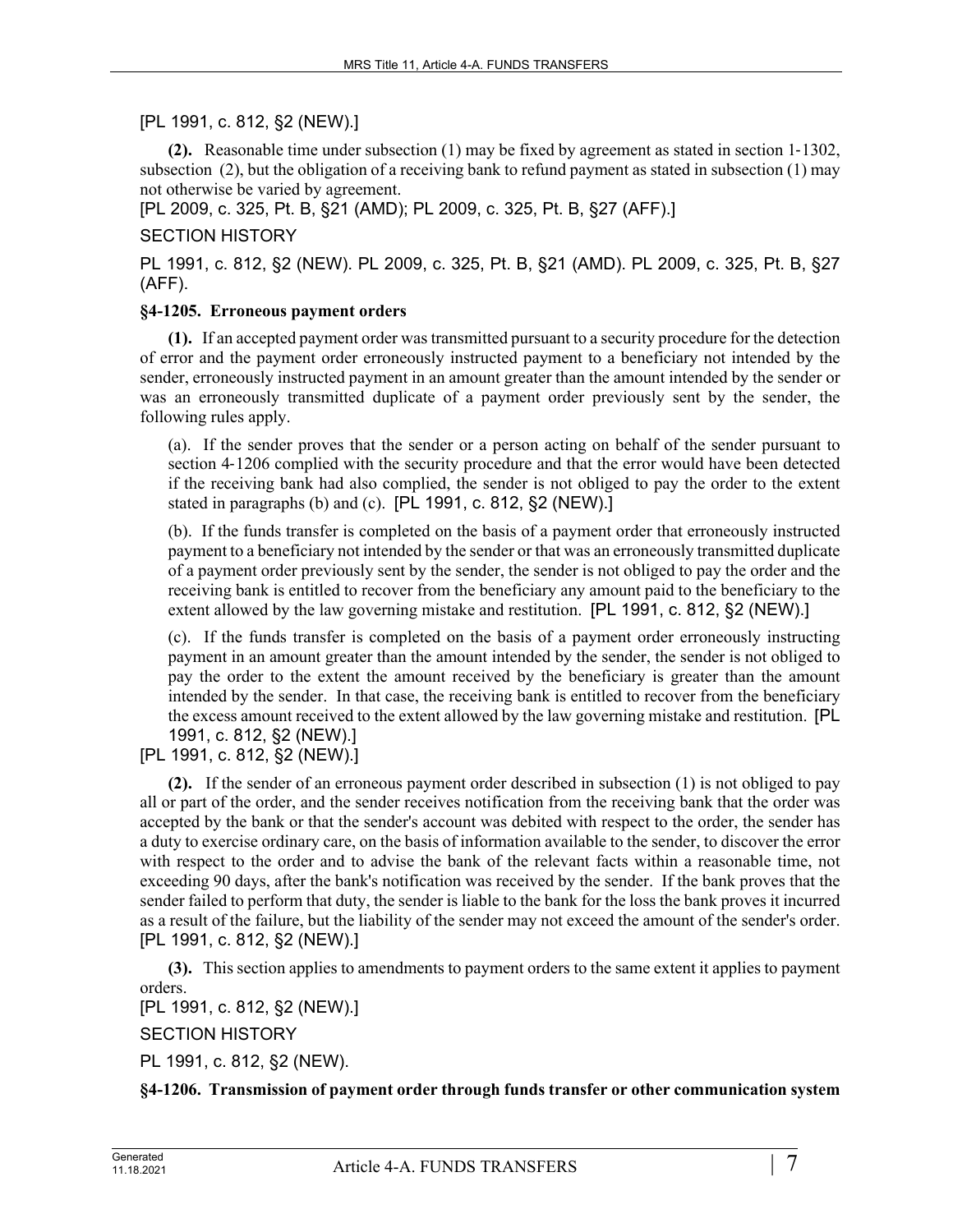**(1).** If a payment order addressed to a receiving bank is transmitted to a funds transfer system or other 3rd-party communication system for transmittal to the bank, the system is deemed to be an agent of the sender for the purpose of transmitting the payment order to the bank. If there is a discrepancy between the terms of the payment order transmitted to the system and the terms of the payment order transmitted by the system to the bank, the terms of the payment order of the sender are those transmitted by the system. This section does not apply to a funds transfer system of the Federal Reserve Banks. [PL 1991, c. 812, §2 (NEW).]

**(2).** This section applies to cancellations and amendments of payment orders to the same extent it applies to payment orders.

[PL 1991, c. 812, §2 (NEW).]

SECTION HISTORY

PL 1991, c. 812, §2 (NEW).

# **§4-1207. Misdescription of beneficiary**

**(1).** Subject to subsection (2), if, in a payment order received by the beneficiary's bank, the name, bank account number or other identification of the beneficiary refers to a nonexistent or unidentifiable person or account, no person has rights as a beneficiary of the order and acceptance of the order can not occur.

[PL 1991, c. 812, §2 (NEW).]

**(2).** If a payment order received by the beneficiary's bank identifies the beneficiary both by name and by an identifying or bank account number and the name and number identify different persons, the following rules apply.

(a). Except as otherwise provided in subsection (3), if the beneficiary's bank does not know that the name and number refer to different persons, it may rely on the number as the proper identification of the beneficiary of the order. The beneficiary's bank need not determine whether the name and number refer to the same person. [PL 1991, c. 812, §2 (NEW).]

(b). If the beneficiary's bank pays the person identified by name or knows that the name and number identify different persons, no person has rights as beneficiary except the person paid by the beneficiary's bank if that person was entitled to receive payment from the originator of the funds transfer. If no person has rights as beneficiary, acceptance of the order can not occur. [PL 1991, c. 812, §2 (NEW).]

[PL 1991, c. 812, §2 (NEW).]

**(3).** If a payment order described in subsection (2) is accepted, the originator's payment order described the beneficiary inconsistently by name and number and the beneficiary's bank pays the person identified by number as permitted by subsection (2), paragraph (a), the following rules apply.

(a). If the originator is a bank, the originator is obliged to pay its order. [PL 1991, c. 812, §2 (NEW).]

(b). If the originator is not a bank and proves that the person identified by number was not entitled to receive payment from the originator, the originator is not obliged to pay its order unless the originator's bank proves that the originator, before acceptance of the originator's order, had notice that payment of a payment order issued by the originator might be made by the beneficiary's bank on the basis of an identifying or bank account number even if it identifies a person different from the named beneficiary. Proof of notice may be made by any admissible evidence. The originator's bank satisfies the burden of proof if it proves that the originator, before the payment order was accepted, signed a writing stating the information to which the notice relates. [PL 1991, c. 812, §2 (NEW).]

[PL 1991, c. 812, §2 (NEW).]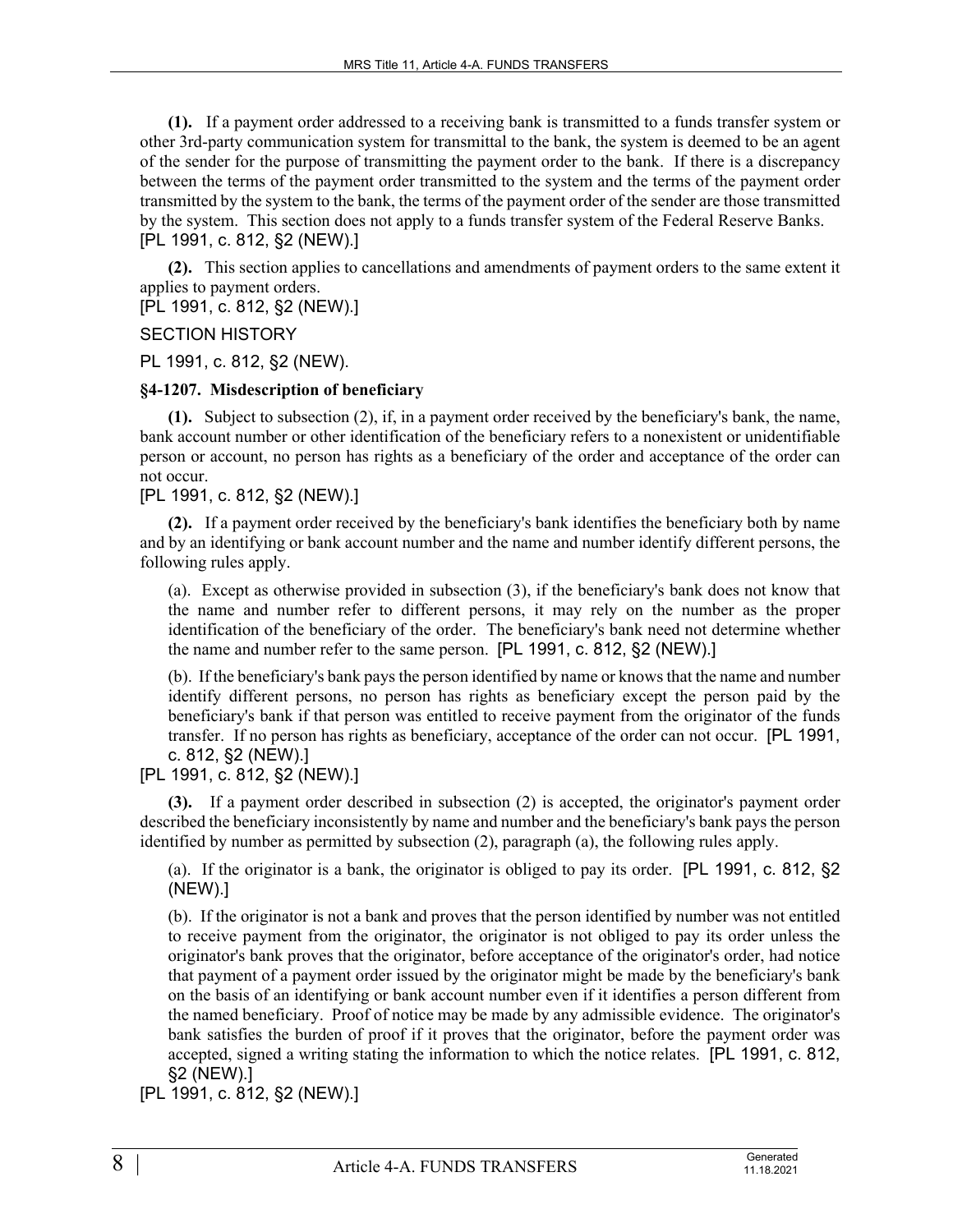**(4).** In a case governed by subsection (2), paragraph (a), if the beneficiary's bank rightfully pays the person identified by number and that person was not entitled to receive payment from the originator, the amount paid may be recovered from that person to the extent allowed by the law governing mistake and restitution as follows.

(a). If the originator is obliged to pay its payment order as stated in subsection (3), the originator has the right to recover. [PL 1991, c. 812, §2 (NEW).]

(b). If the originator is not a bank and is not obliged to pay its payment order, the originator's bank has the right to recover. [PL 1991, c. 812, §2 (NEW).]

[PL 1991, c. 812, §2 (NEW).]

#### SECTION HISTORY

PL 1991, c. 812, §2 (NEW).

#### **§4-1208. Misdescription of intermediary bank or beneficiary's bank**

**(1).** This subsection applies to a payment order identifying an intermediary bank or the beneficiary's bank only by an identifying number.

(a). The receiving bank may rely on the number as the proper identification of the intermediary or beneficiary's bank and need not determine whether the number identifies a bank. [PL 1991, c. 812, §2 (NEW).]

(b). The sender is obliged to compensate the receiving bank for any loss and expenses incurred by the receiving bank as a result of its reliance on the number in executing or attempting to execute the order. [PL 1991, c. 812, §2 (NEW).]

[PL 1991, c. 812, §2 (NEW).]

**(2).** This subsection applies to a payment order identifying an intermediary bank or the beneficiary's bank both by name and an identifying number if the name and number identify different persons.

(a). If the sender is a bank, the receiving bank may rely on the number as the proper identification of the intermediary or beneficiary's bank if the receiving bank, when it executes the sender's order, does not know that the name and number identify different persons. The receiving bank need not determine whether the name and number refer to the same person or whether the number refers to a bank. The sender is obliged to compensate the receiving bank for any loss and expenses incurred by the receiving bank as a result of its reliance on the number in executing or attempting to execute the order. [PL 1991, c. 812, §2 (NEW).]

(b). If the sender is not a bank and the receiving bank proves that the sender, before the payment order was accepted, had notice that the receiving bank might rely on the number as the proper identification of the intermediary or beneficiary's bank even if it identifies a person different from the bank identified by name, the rights and obligations of the sender and the receiving bank are governed by paragraph (a), as though the sender were a bank. Proof of notice may be made by any admissible evidence. The receiving bank satisfies the burden of proof if it proves that the sender, before the payment order was accepted, signed a writing stating the information to which the notice relates. [PL 1991, c. 812, §2 (NEW).]

(c). Regardless of whether the sender is a bank, the receiving bank may rely on the name as the proper identification of the intermediary or beneficiary's bank if the receiving bank, at the time it executes the sender's order, does not know that the name and number identify different persons. The receiving bank need not determine whether the name and number refer to the same person. [PL 1991, c. 812, §2 (NEW).]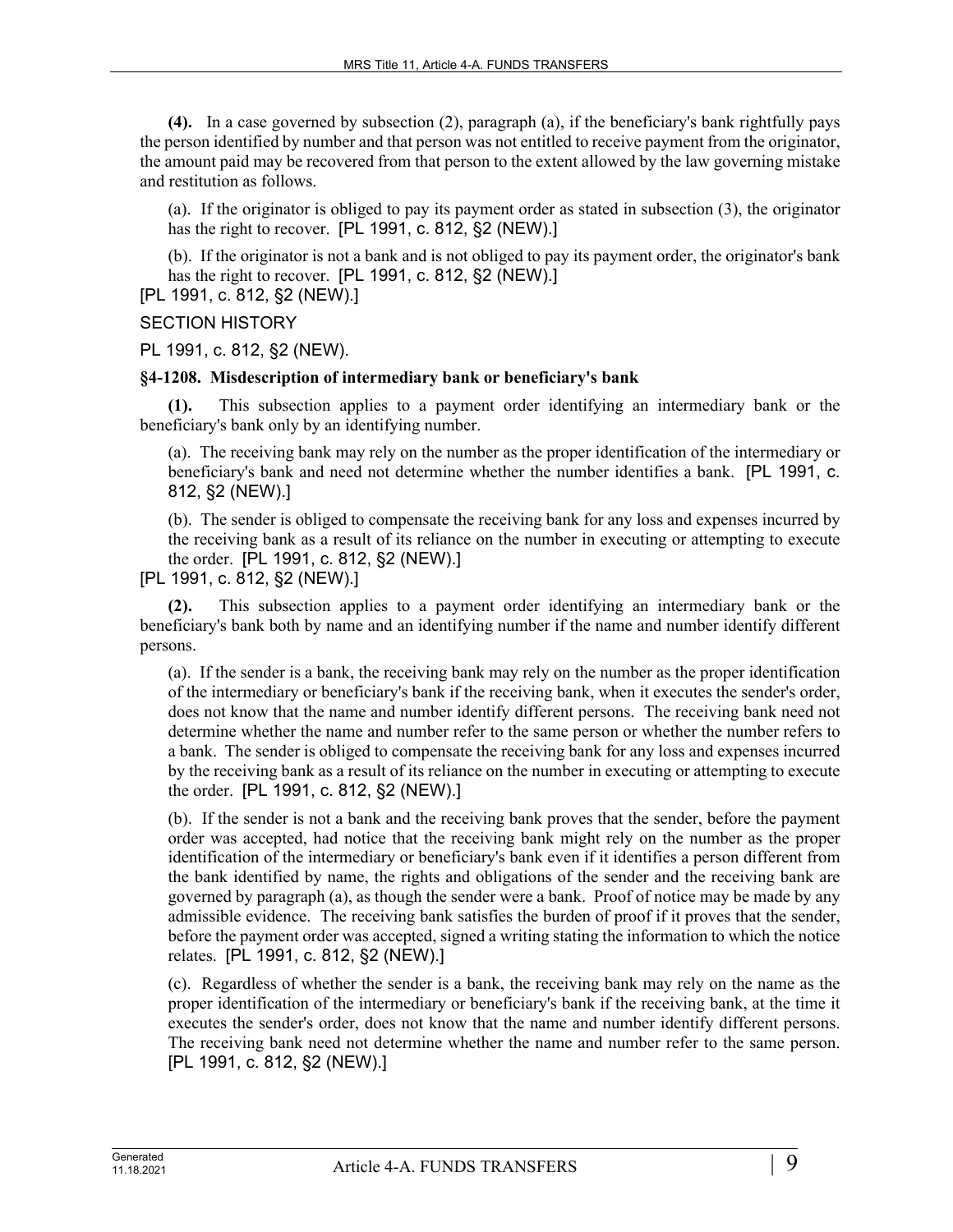(d). If the receiving bank knows that the name and number identify different persons, reliance on either the name or the number in executing the sender's payment order is a breach of the obligation stated in section 4-1302, subsection  $(1)$ , paragraph  $(a)$ . [PL 1991, c. 812, §2 (NEW).]

[PL 1991, c. 812, §2 (NEW).]

SECTION HISTORY

PL 1991, c. 812, §2 (NEW).

#### **§4-1209. Acceptance of payment order**

**(1).** Subject to subsection (4), a receiving bank other than the beneficiary's bank accepts a payment order when it executes the order.

[PL 1991, c. 812, §2 (NEW).]

**(2).** Subject to subsections (3) and (4), a beneficiary's bank accepts a payment order at the earliest of the following times:

(a). When the bank pays the beneficiary as stated in section  $4-1405$ , subsection (1) or (2), or notifies the beneficiary of receipt of the order or that the account of the beneficiary has been credited with respect to the order unless the notice indicates that the bank is rejecting the order or that funds with respect to the order may not be withdrawn or used until receipt of payment from the sender of the order; [PL 1991, c. 812, §2 (NEW).]

(b). When the bank receives payment of the entire amount of the sender's order pursuant to section 4‑1403, subsection (1), paragraph (a) or (b); or [PL 1991, c. 812, §2 (NEW).]

(c). The opening of the next funds transfer business day of the bank following the payment date of the order if at that time, the amount of the sender's order is fully covered by a withdrawable credit balance in an authorized account of the sender or the bank has otherwise received full payment from the sender, unless the order was rejected before that time or is rejected within one hour after that time or one hour after the opening of the next business day of the sender following the payment date if that time is later. If notice of rejection is received by the sender after the payment date and the authorized account of the sender does not bear interest, the bank is obliged to pay interest to the sender on the amount of the order for the number of days elapsing after the payment date to the day the sender receives notice or learns that the order was not accepted, counting that day as an elapsed day. If the withdrawable credit balance during that period falls below the amount of the order, the amount of interest payable is reduced accordingly. [PL 1991, c. 812, §2 (NEW).]

[PL 1991, c. 812, §2 (NEW).]

**(3).** Acceptance of a payment order can not occur before the order is received by the receiving bank. Acceptance does not occur under subsection (2), paragraph (b) or (c) if the beneficiary of the payment order does not have an account with the receiving bank, the account has been closed or the receiving bank is not permitted by law to receive credits for the beneficiary's account. [PL 1991, c. 812, §2 (NEW).]

**(4).** A payment order issued to the originator's bank can not be accepted until the payment date if the bank is the beneficiary's bank or the execution date if the bank is not the beneficiary's bank. If the originator's bank executes the originator's payment order before the execution date or pays the beneficiary of the originator's payment order before the payment date and the payment order is subsequently canceled pursuant to section 4–1211, subsection (2), the bank may recover from the beneficiary any payment received to the extent allowed by the law governing mistake and restitution. [PL 1991, c. 812, §2 (NEW).]

SECTION HISTORY

PL 1991, c. 812, §2 (NEW).

# **§4-1210. Rejection of payment order**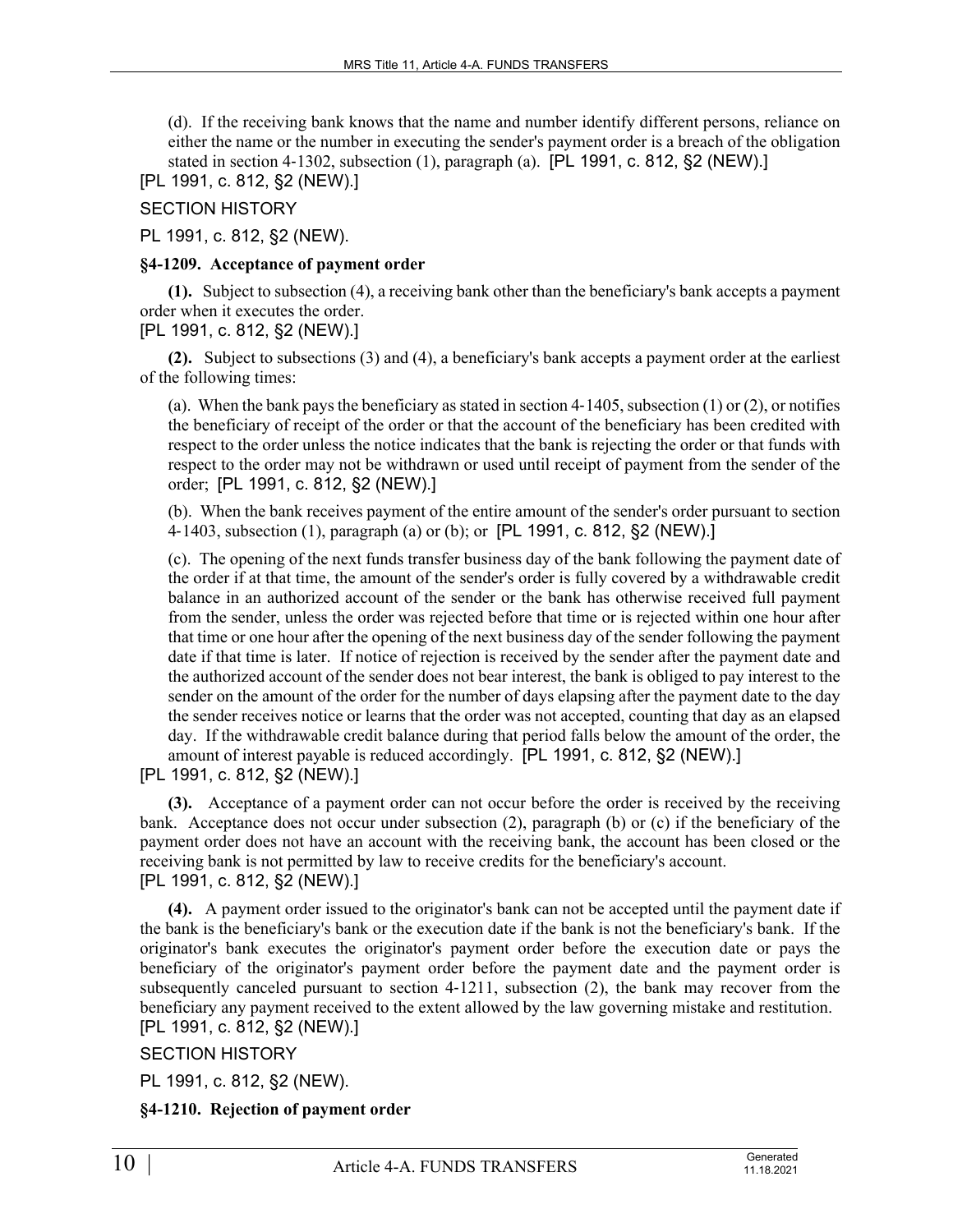**(1).** A payment order is rejected by the receiving bank by a notice of rejection transmitted to the sender orally, electronically or in writing. A notice of rejection need not use any particular words and is sufficient if it indicates that the receiving bank is rejecting the order or will not execute or pay the order. Rejection is effective when the notice is given if transmission is by a means that is reasonable in the circumstances. If notice of rejection is given by a means that is not reasonable, rejection is effective when the notice is received. If an agreement of the sender and receiving bank establishes the means to be used to reject a payment order, any means complying with the agreement is reasonable and any means not complying is not reasonable unless no significant delay in receipt of the notice resulted from the use of the noncomplying means.

# [PL 1991, c. 812, §2 (NEW).]

**(2).** This subsection applies if a receiving bank other than the beneficiary's bank fails to execute a payment order despite the existence on the execution date of a withdrawable credit balance in an authorized account of the sender sufficient to cover the order. If the sender does not receive notice of rejection of the order on the execution date and the authorized account of the sender does not bear interest, the bank is obliged to pay interest to the sender on the amount of the order for the number of days elapsing after the execution date to the earlier of the day the order is canceled pursuant to section 4‑1211, subsection (4) or the day the sender receives notice or learns that the order was not executed, counting the final day of the period as an elapsed day. If the withdrawable credit balance during that period falls below the amount of the order, the amount of interest is reduced accordingly. [PL 1991, c. 812, §2 (NEW).]

**(3).** If a receiving bank suspends payments, all unaccepted payment orders issued to it are deemed rejected at the time the bank suspends payments.

[PL 1991, c. 812, §2 (NEW).]

**(4).** Acceptance of a payment order precludes a later rejection of the order. Rejection of a payment order precludes a later acceptance of the order.

[PL 1991, c. 812, §2 (NEW).]

#### SECTION HISTORY

PL 1991, c. 812, §2 (NEW).

#### **§4-1211. Cancellation and amendment of payment order**

**(1).** A communication of the sender of a payment order cancelling or amending the order may be transmitted to the receiving bank orally, electronically or in writing. If a security procedure is in effect between the sender and the receiving bank, the communication is not effective to cancel or amend the order unless the communication is verified pursuant to the security procedure or the bank agrees to the cancellation or amendment.

# [PL 1991, c. 812, §2 (NEW).]

**(2).** Subject to subsection (1), a communication by the sender cancelling or amending a payment order is effective to cancel or amend the order if notice of the communication is received at a time and in a manner affording the receiving bank a reasonable opportunity to act on the communication before the bank accepts the payment order.

[PL 1991, c. 812, §2 (NEW).]

**(3).** After a payment order has been accepted, cancellation or amendment of the order is not effective unless the receiving bank agrees or a funds transfer system rule allows cancellation or amendment without agreement of the bank.

(a). With respect to a payment order accepted by a receiving bank other than the beneficiary's bank, cancellation or amendment is not effective unless a conforming cancellation or amendment of the payment order issued by the receiving bank is also made. [PL 1991, c. 812, §2 (NEW).]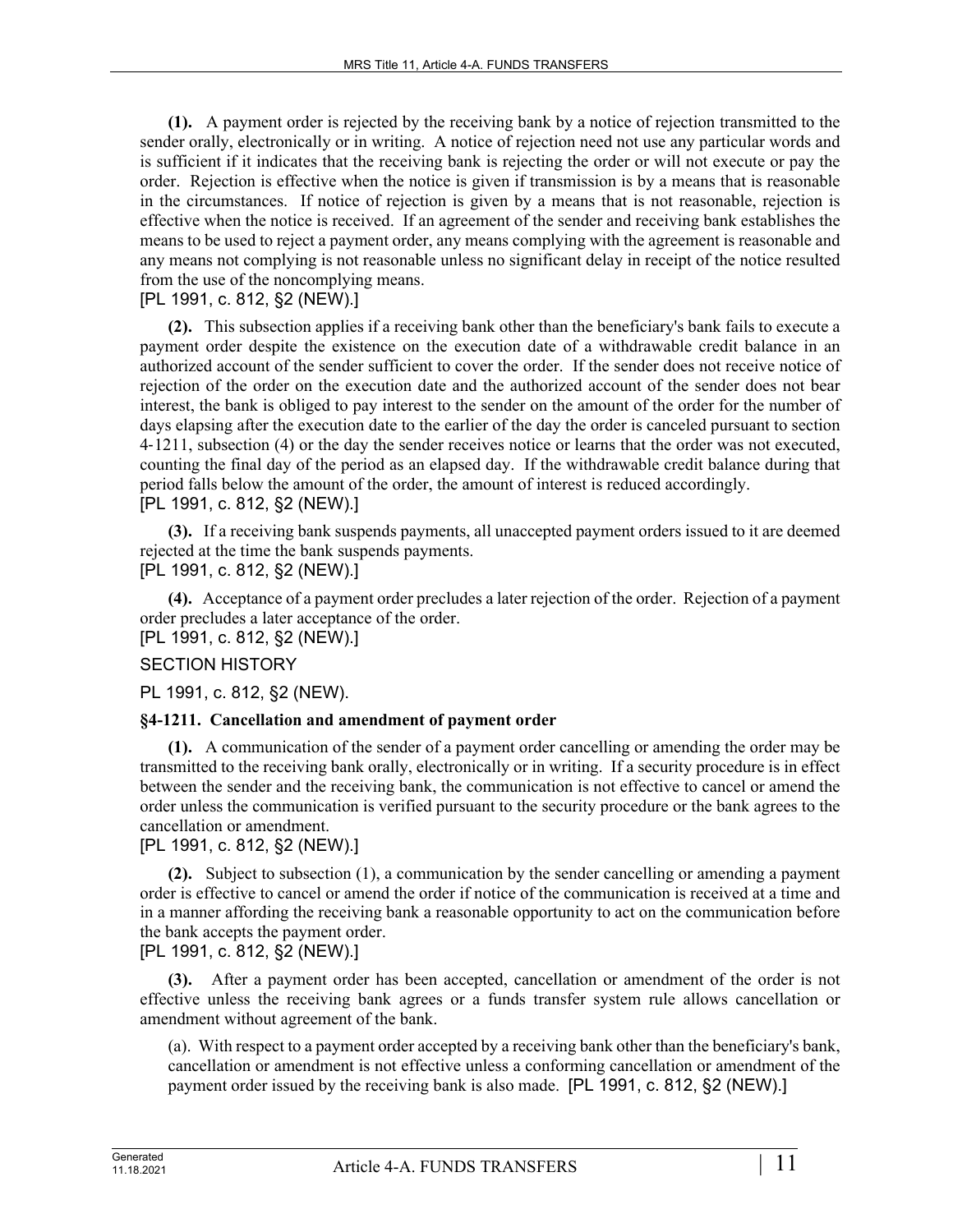(b). With respect to a payment order accepted by the beneficiary's bank, cancellation or amendment is not effective unless the order was issued in execution of an unauthorized payment order or because of a mistake by a sender in the funds transfer that resulted in the issuance of a payment order:

(i) That is a duplicate of a payment order previously issued by the sender;

(ii) That orders payment to a beneficiary not entitled to receive payment from the originator; or

(iii) That orders payment in an amount greater than the amount the beneficiary was entitled to receive from the originator.

If the payment order is canceled or amended, the beneficiary's bank is entitled to recover from the beneficiary any amount paid to the beneficiary to the extent allowed by the law governing mistake and restitution. [PL 1991, c. 812, §2 (NEW).]

[PL 1991, c. 812, §2 (NEW).]

**(4).** An unaccepted payment order is canceled by operation of law at the close of the 5th funds transfer business day of the receiving bank after the execution date or payment date of the order. [PL 1991, c. 812, §2 (NEW).]

**(5).** A canceled payment order can not be accepted. If an accepted payment order is canceled, the acceptance is nullified and a person does not have any right or obligation based on the acceptance. Amendment of a payment order is deemed to be cancellation of the original order at the time of amendment and issue of a new payment order in the amended form at the same time. [PL 1991, c. 812, §2 (NEW).]

**(6).** Unless otherwise provided in an agreement of the parties or in a funds transfer system rule, if the receiving bank after accepting a payment order agrees to cancellation or amendment of the order by the sender or is bound by a funds transfer system rule allowing cancellation or amendment without the bank's agreement, the sender whether or not cancellation or amendment is effective is liable to the bank for any loss and expenses including reasonable attorney's fees incurred by the bank as a result of the cancellation or amendment or attempted cancellation or amendment.

[PL 1991, c. 812, §2 (NEW).]

**(7).** A payment order is not revoked by the death or legal incapacity of the sender unless the receiving bank knows of the death or of an adjudication of incapacity by a court of competent jurisdiction and has reasonable opportunity to act before acceptance of the order.

[PL 1991, c. 812, §2 (NEW).]

**(8).** A funds transfer system rule is not effective to the extent it conflicts with subsection (3), paragraph (b).

[PL 1991, c. 812, §2 (NEW).]

# SECTION HISTORY

PL 1991, c. 812, §2 (NEW).

#### **§4-1212. Liability and duty of receiving bank regarding unaccepted payment order**

If a receiving bank fails to accept a payment order that it is obliged by express agreement to accept, the bank is liable for breach of the agreement to the extent provided in the agreement or in this Article but does not otherwise have any duty to accept a payment order or before acceptance to take any action or refrain from taking action with respect to the order except as provided in this Article or by express agreement. Liability based on acceptance arises only when acceptance occurs as stated in section 4‑1209 and liability is limited to that provided in this Article. A receiving bank is not the agent of the sender or beneficiary of the payment order it accepts or of any other party to the funds transfer and the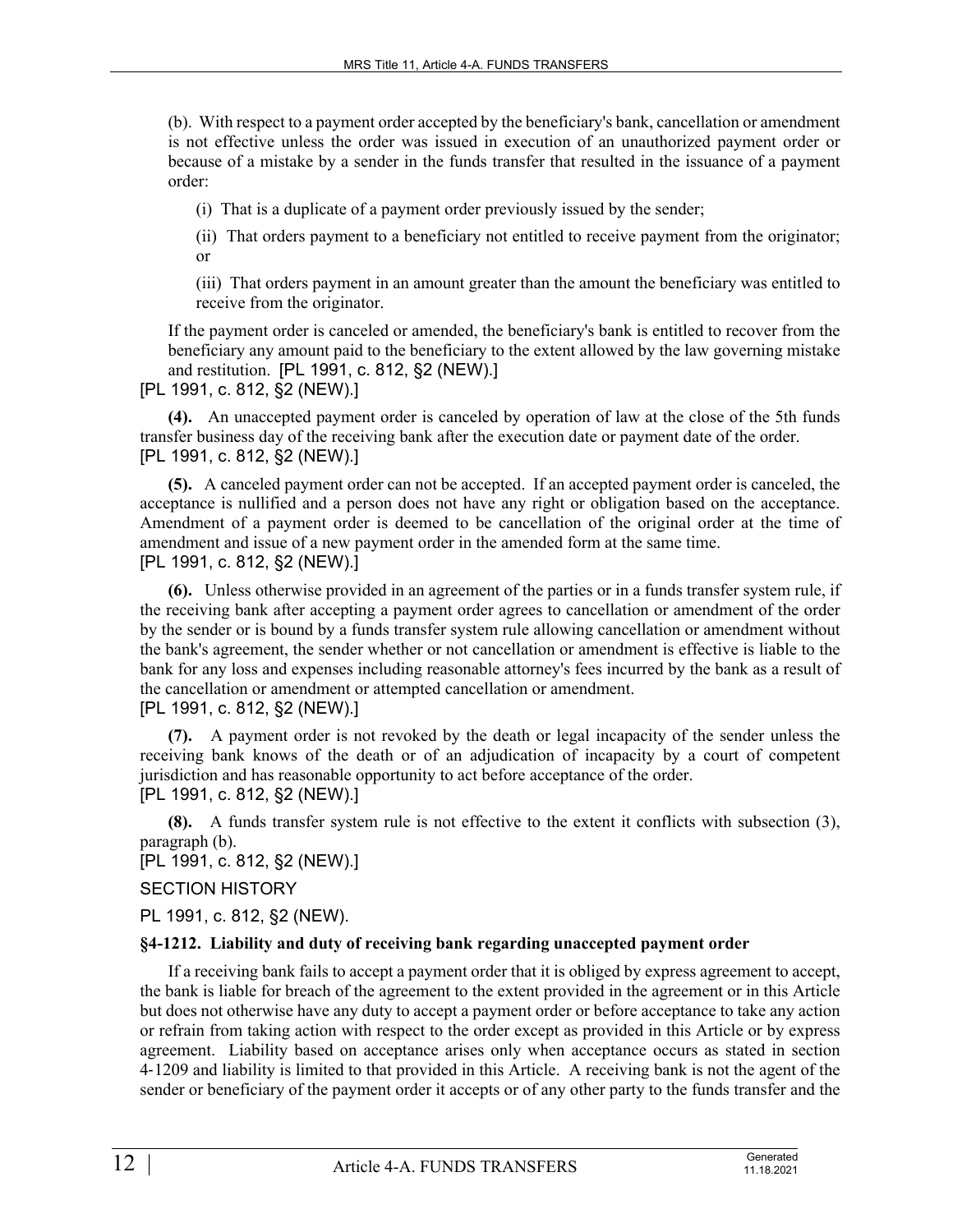bank owes no duty to any party to the funds transfer except as provided in this Article or by express agreement. [PL 1991, c. 812, §2 (NEW).]

# SECTION HISTORY

PL 1991, c. 812, §2 (NEW).

# **PART 3**

# **EXECUTION OF SENDER'S PAYMENT ORDER BY RECEIVING BANK**

#### **§4-1301. Execution and execution date**

**(1).** A payment order is "executed" by the receiving bank when it issues a payment order intended to carry out the payment order received by the bank. A payment order received by the beneficiary's bank can be accepted but can not be executed.

[PL 1991, c. 812, §2 (NEW).]

**(2).** "Execution date" of a payment order means the day on which the receiving bank may properly issue a payment order in execution of the sender's order. The execution date may be determined by instruction of the sender but can not be earlier than the day the order is received and, unless otherwise determined, is the day the order is received. If the sender's instruction states a payment date, the execution date is the payment date or an earlier date on which execution is reasonably necessary to allow payment to the beneficiary on the payment date.

[PL 1991, c. 812, §2 (NEW).]

SECTION HISTORY

PL 1991, c. 812, §2 (NEW).

#### **§4-1302. Obligations of receiving bank in execution of payment order**

**(1).** Except as provided in subsections (2) to (4), if the receiving bank accepts a payment order pursuant to section 4‑1209, subsection (1), the bank has the following obligations in executing the order.

(a). The receiving bank is obliged to issue, on the execution date, a payment order complying with the sender's order and to follow the sender's instructions concerning:

(i) Any intermediary bank or funds-transfer system to be used in carrying out the funds transfer; or

(ii) The means by which payment orders are to be transmitted in the funds transfer. If the originator's bank issues a payment order to an intermediary bank, the originator's bank is obliged to instruct the intermediary bank according to the instruction of the originator. An intermediary bank in the funds transfer is similarly bound by an instruction given to it by the sender of the payment order it accepts. [PL 1991, c. 812, §2 (NEW).]

(b). If the sender's instruction states that the funds transfer is to be carried out telephonically or by wire transfer or otherwise indicates that the funds transfer is to be carried out by the most expeditious means, the receiving bank is obliged to transmit its payment order by the most expeditious available means and to instruct any intermediary bank accordingly. If a sender's instruction states a payment date, the receiving bank is obliged to transmit its payment order at a time and by means reasonably necessary to allow payment to the beneficiary on the payment date or as soon thereafter as is feasible. [PL 1991, c. 812, §2 (NEW).]

[PL 1991, c. 812, §2 (NEW).]

**(2).** Unless otherwise instructed, a receiving bank executing a payment order may: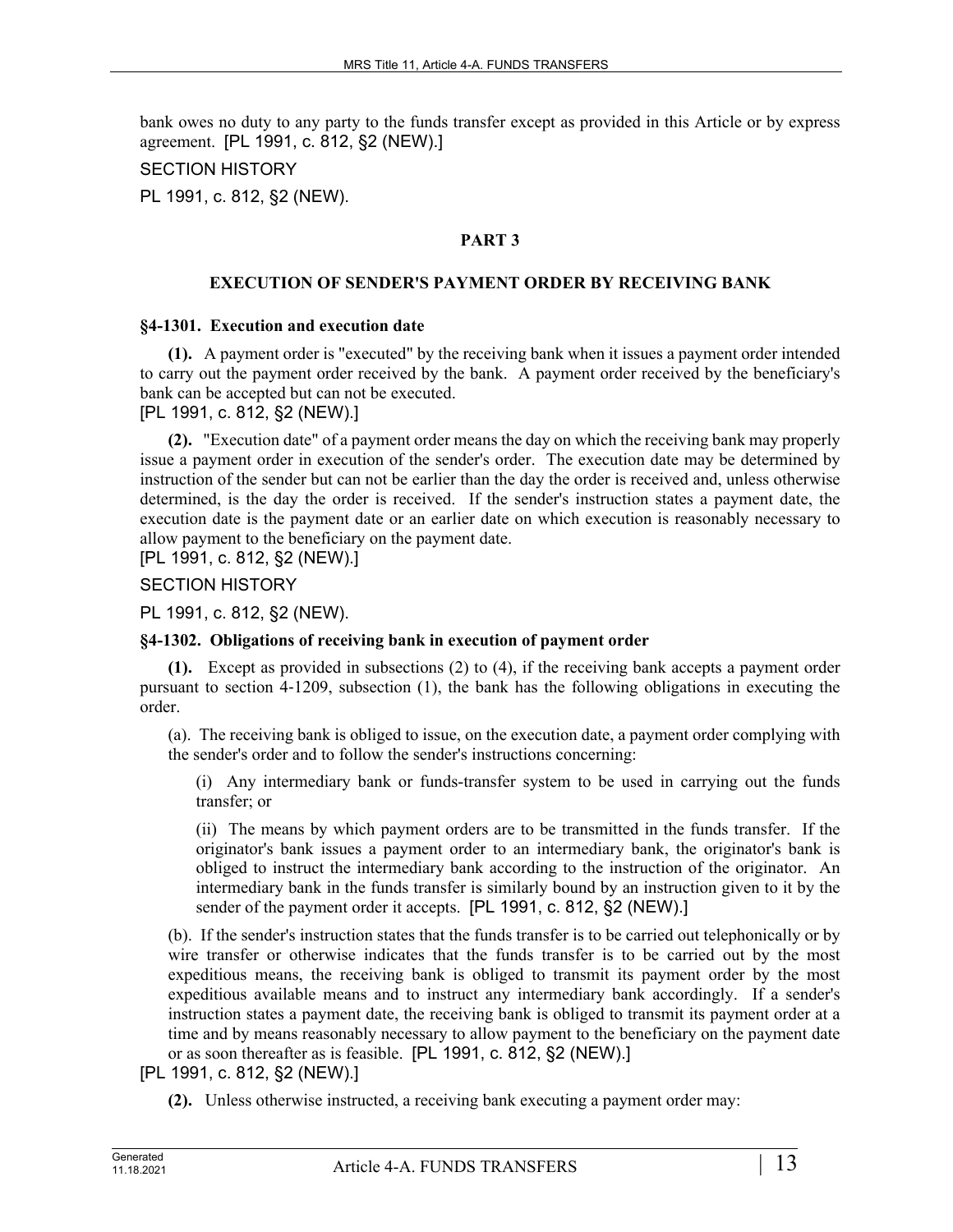(a). Use any funds transfer system if use of that system is reasonable in the circumstances; and [PL 1991, c. 812, §2 (NEW).]

(b). Issue a payment order to the beneficiary's bank or to an intermediary bank through which a payment order conforming to the sender's order can expeditiously be issued to the beneficiary's bank if the receiving bank exercises ordinary care in the selection of the intermediary bank. A receiving bank is not required to follow an instruction of the sender designating a funds transfer system used in carrying out the funds transfer if the receiving bank, in good faith, determines that it is not feasible to follow the instruction or that following the instruction unduly delays completion of the funds transfer. [PL 1991, c. 812, §2 (NEW).]

# [PL 1991, c. 812, §2 (NEW).]

**(3).** Unless subsection (1), paragraph (b) applies or the receiving bank is otherwise instructed, the bank may execute a payment order by transmitting its payment order by first class mail or by any reasonable means. If the receiving bank is instructed to execute the sender's order by transmitting its payment order by a particular means, the receiving bank may issue its payment order by the means stated or by any equivalent means.

[PL 1991, c. 812, §2 (NEW).]

**(4).** Unless instructed by the sender:

(a). The receiving bank may not obtain payment of its charges for services and expenses in connection with the execution of the sender's order by issuing a payment order in an amount equal to the amount of the sender's order less the amount of the charges; and [PL 1991, c. 812, §2 (NEW).]

(b). May not instruct a subsequent receiving bank to obtain payment of its charges in the same manner. [PL 1991, c. 812, §2 (NEW).]

[PL 1991, c. 812, §2 (NEW).]

# SECTION HISTORY

PL 1991, c. 812, §2 (NEW).

#### **§4-1303. Erroneous execution of payment order**

**(1).** A receiving bank that executes the payment order of the sender by issuing a payment order in an amount greater than the amount of the sender's order or issues a payment order in execution of the sender's order and then issues a duplicate order is entitled to payment of the amount of the sender's order under section 4‑1402, subsection (3) if that subsection is otherwise satisfied. The bank is entitled to recover from the beneficiary of the erroneous order the excess payment received to the extent allowed by the law governing mistake and restitution.

[PL 1991, c. 812, §2 (NEW).]

**(2).** A receiving bank that executes the payment order of the sender by issuing a payment order in an amount less than the amount of the sender's order is entitled to payment of the amount of the sender's order under section 4‑1402, subsection (3) if that subsection is otherwise satisfied and the bank corrects its mistake by issuing an additional payment order for the benefit of the beneficiary of the sender's order. If the error is not corrected, the issuer of the erroneous order is entitled to receive or retain payment from the sender of the order it accepted only to the extent of the amount of the erroneous order. This subsection does not apply if the receiving bank executes the sender's payment order by issuing a payment order in an amount less than the amount of the sender's order for the purpose of obtaining payment of its charges for services and expenses pursuant to an instruction of the sender. [PL 1991, c. 812, §2 (NEW).]

**(3).** If a receiving bank executes the payment order of the sender by issuing a payment order to a beneficiary different from the beneficiary of the sender's order and the funds transfer is completed on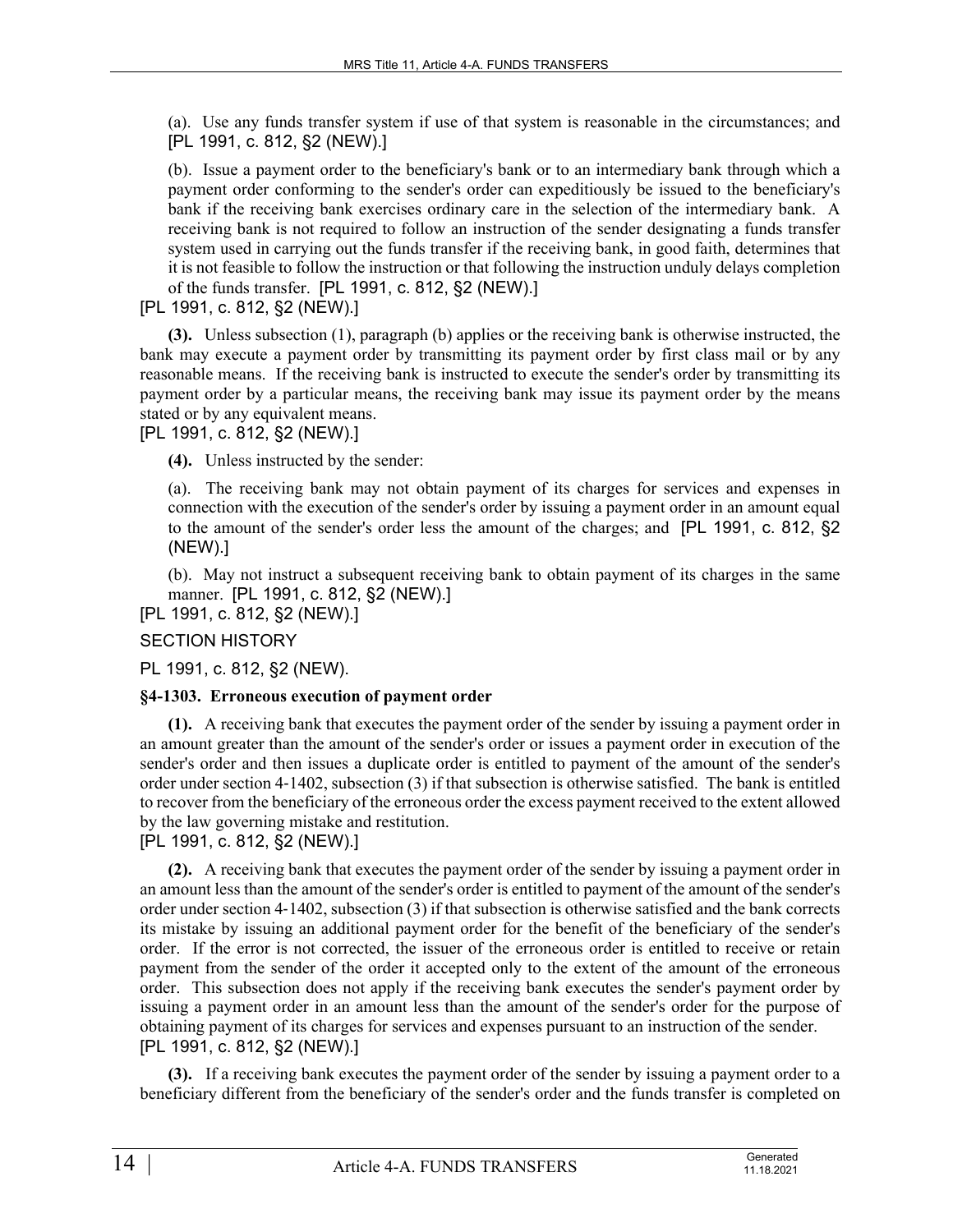the basis of that error, the sender of the payment order that was erroneously executed and all previous senders in the funds transfer are not obliged to pay the payment orders they issued. The issuer of the erroneous order is entitled to recover from the beneficiary of the order the payment received to the extent allowed by the law governing mistake and restitution.

# [PL 1991, c. 812, §2 (NEW).]

SECTION HISTORY

PL 1991, c. 812, §2 (NEW).

#### **§4-1304. Duty of sender to report erroneously executed payment order**

If the sender of a payment order that is erroneously executed as stated in section 4‑1303 receives notification from the receiving bank that the order was executed or that the sender's account was debited with respect to the order, the sender has a duty to exercise ordinary care to determine, on the basis of information available to the sender, that the order was erroneously executed and to notify the bank of the relevant facts within a reasonable time not exceeding 90 days after the notification from the bank was received by the sender. If the sender fails to perform that duty, the bank is not obliged to pay interest on any amount refundable to the sender under section 4‑1402, subsection (4) for the period before the bank learns of the execution error. The bank is not entitled to any recovery from the sender because the sender failed to perform the duty stated in this section. [PL 1991, c. 812, §2 (NEW).]

# SECTION HISTORY

PL 1991, c. 812, §2 (NEW).

# **§4-1305. Liability for late or improper execution or failure to execute payment order**

**(1).** If a funds transfer is completed but execution of a payment order by the receiving bank in breach of section 4‑1302 results in delay in payment to the beneficiary, the bank is obliged to pay interest to either the originator or the beneficiary of the funds transfer for the period of delay caused by the improper execution. Except as provided in subsection (3), additional damages are not recoverable. [PL 1991, c. 812, §2 (NEW).]

**(2).** If execution of a payment order by a receiving bank in breach of section 4‑1302 results in noncompletion of the funds transfer, failure to use an intermediary bank designated by the originator or issuance of a payment order that does not comply with the terms of the payment order of the originator, the bank is liable to the originator for its expenses in the funds transfer and for incidental expenses and interest losses, to the extent not covered by subsection (1), resulting from the improper execution. Except as provided in subsection (3), additional damages are not recoverable. [PL 1991, c. 812, §2 (NEW).]

**(3).** In addition to the amounts payable under subsections (1) and (2), damages, including consequential damages, are recoverable to the extent provided in an express written agreement of the receiving bank.

# [PL 1991, c. 812, §2 (NEW).]

**(4).** If a receiving bank fails to execute a payment order it was obliged by express agreement to execute, the receiving bank is liable to the sender for its expenses in the transaction and for incidental expenses and interest losses resulting from the failure to execute. Additional damages, including consequential damages, are recoverable to the extent provided in an express written agreement of the receiving bank but are not otherwise recoverable.

[PL 1991, c. 812, §2 (NEW).]

**(5).** Reasonable attorney's fees are recoverable if demand for compensation under subsection (1) or (2) is made and refused before an action is brought on the claim. If a claim is made for breach of an agreement under subsection (4) and the agreement does not provide for damages, reasonable attorney's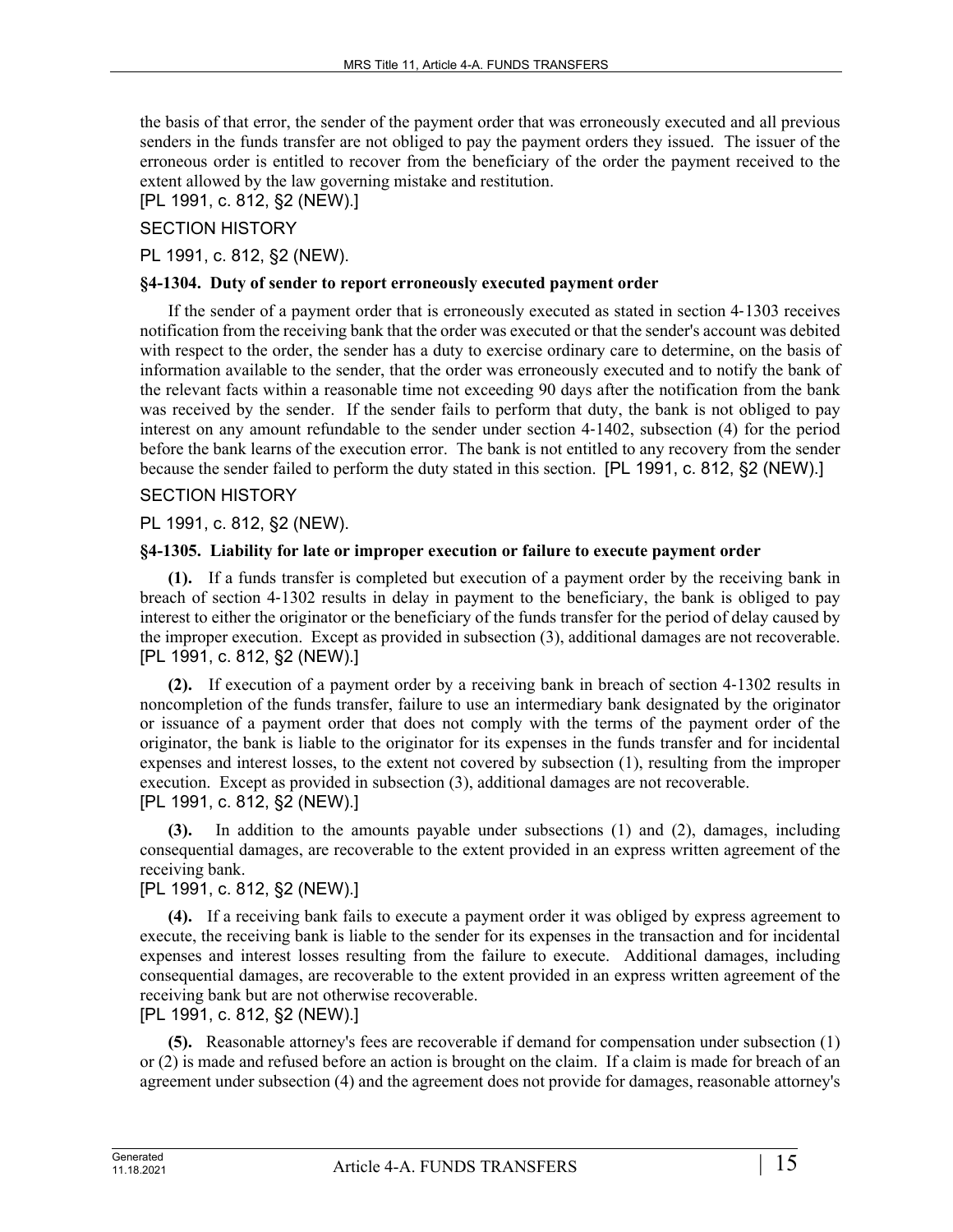fees are recoverable if demand for compensation under subsection (4) is made and refused before an action is brought on the claim.

[PL 1991, c. 812, §2 (NEW).]

**(6).** Except as stated in this section, the liability of a receiving bank under subsections (1) and (2) may not be varied by agreement.

[PL 1991, c. 812, §2 (NEW).]

SECTION HISTORY

PL 1991, c. 812, §2 (NEW).

#### **PART 4**

#### **PAYMENT**

#### **§4-1401. Payment date**

"Payment date" of a payment order means the day on which the amount of the order is payable to the beneficiary by the beneficiary's bank. The payment date may be determined by instruction of the sender but can not be earlier than the day the order is received by the beneficiary's bank and, unless otherwise determined, is the day the order is received by the beneficiary's bank. [PL 1991, c. 812, §2 (NEW).]

# SECTION HISTORY

PL 1991, c. 812, §2 (NEW).

# **§4-1402. Obligation of sender to pay receiving bank**

**(1).** This section is subject to sections 4-1205 and 4-1207. [PL 1991, c. 812, §2 (NEW).]

**(2).** With respect to a payment order issued to the beneficiary's bank, acceptance of the order by the bank obliges the sender to pay the bank the amount of the order but payment is not due until the payment date of the order.

[PL 1991, c. 812, §2 (NEW).]

**(3).** This subsection is subject to subsection (5) and to section 4‑1303. With respect to a payment order issued to a receiving bank other than the beneficiary's bank, acceptance of the order by the receiving bank obliges the sender to pay the bank the amount of the sender's order. Payment by the sender is not due until the execution date of the sender's order. The obligation of that sender to pay its payment order is excused if the funds transfer is not completed by acceptance by the beneficiary's bank of a payment order instructing payment to the beneficiary of that sender's payment order. [PL 1991, c. 812, §2 (NEW).]

**(4).** If the sender of a payment order pays the order and was not obliged to pay all or part of the amount paid, the bank receiving payment is obliged to refund payment to the extent the sender was not obliged to pay. Except as provided in sections 4-1204 and 4-1304, interest is payable on the refundable amount from the date of payment.

[PL 1991, c. 812, §2 (NEW).]

**(5).** If a funds transfer is not completed as stated in subsection (3) and an intermediary bank is obliged to refund payment as stated in subsection (4) but is unable to do so because not permitted by applicable law or because the bank suspends payments, a sender in the funds transfer that executed a payment order in compliance with an instruction, as stated in section 4‑1302, subsection (1), paragraph (a), to route the funds transfer through that intermediary bank is entitled to receive or retain payment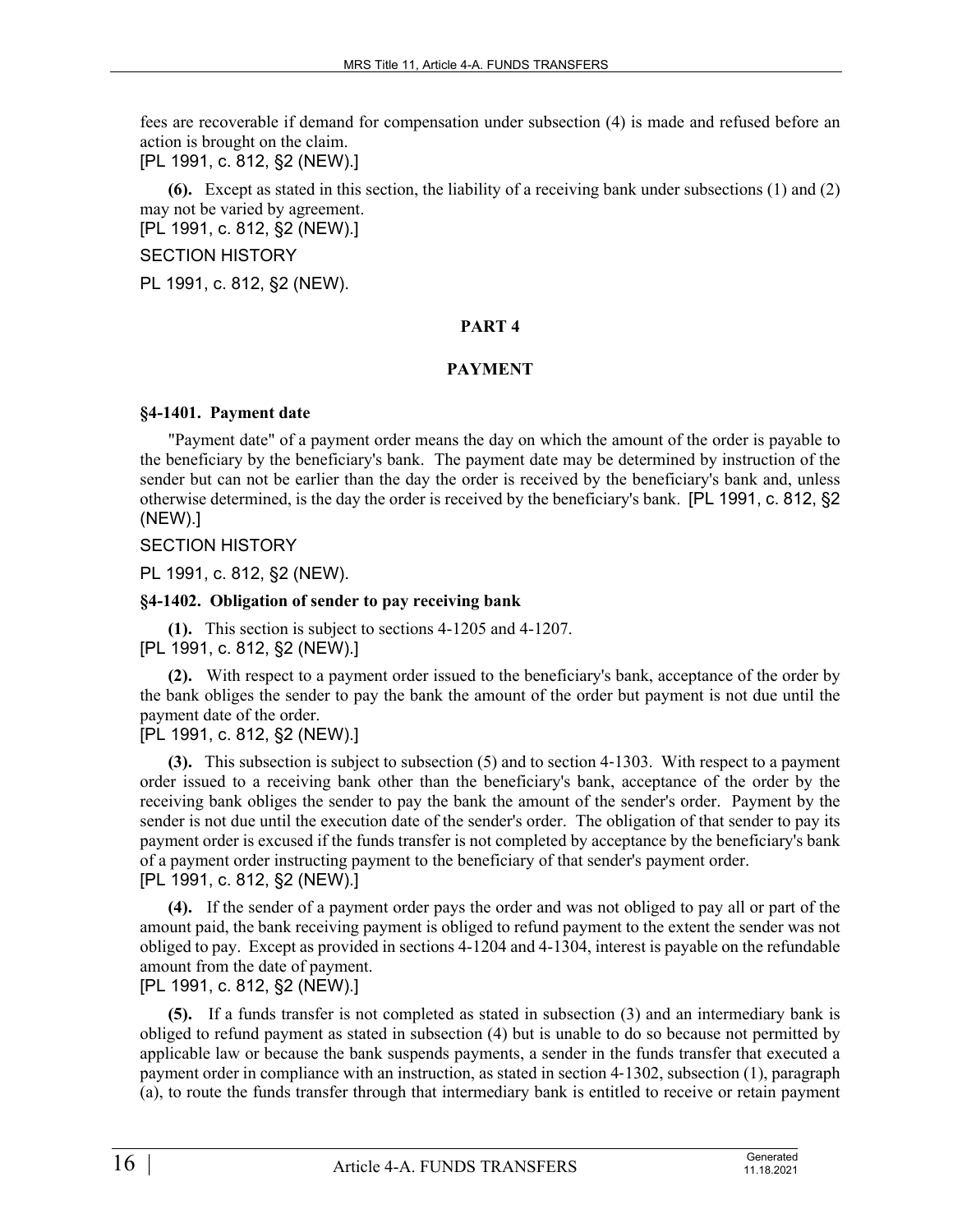from the sender of the payment order that it accepted. The first sender in the funds transfer that issued an instruction requiring routing through that intermediary bank is subrogated to the right of the bank that paid the intermediary bank to refund as stated in subsection (4).

[PL 1991, c. 812, §2 (NEW).]

**(6).** The right of the sender of a payment order to be excused from the obligation to pay the order as stated in subsection (3) or to receive refund under subsection (4) may not be varied by agreement. [PL 1991, c. 812, §2 (NEW).]

# SECTION HISTORY

PL 1991, c. 812, §2 (NEW).

#### **§4-1403. Payment by sender to receiving bank**

**(1).** Payment of the sender's obligation under section 4‑1402 to pay the receiving bank occurs as follows.

(a). If the sender is a bank, payment occurs when the receiving bank receives final settlement of the obligation through a Federal Reserve Bank or through a funds transfer system. [PL 1991, c. 812, §2 (NEW).]

(b). If the sender is a bank and the sender credited an account of the receiving bank with the sender or caused an account of the receiving bank in another bank to be credited, payment occurs when the credit is withdrawn or, if not withdrawn, at midnight of the day on which the credit is withdrawable and the receiving bank learns of that fact. [PL 1991, c. 812, §2 (NEW).]

(c). If the receiving bank debits an account of the sender with the receiving bank, payment occurs when the debit is made to the extent the debit is covered by a withdrawable credit balance in the account. [PL 1991, c. 812, §2 (NEW).]

[PL 1991, c. 812, §2 (NEW).]

**(2).** If the sender and receiving bank are members of a funds transfer system that nets obligations multilaterally among participants, the receiving bank receives final settlement when settlement is complete in accordance with the rules of the system. The obligation of the sender to pay the amount of a payment order transmitted through the funds transfer system may be satisfied, to the extent permitted by the rules of the system, by setting off and applying against the sender's obligation the right of the sender to receive payment from the receiving bank of the amount of any other payment order transmitted to the sender by the receiving bank through the funds transfer system. The aggregate balance of obligations owed by each sender to each receiving bank in the funds transfer system may be satisfied, to the extent permitted by the rules of the system, by setting off and applying against that balance the aggregate balance of obligations owed to the sender by other members of the system. The aggregate balance is determined after the right of setoff stated in this subsection has been exercised. [PL 1991, c. 812, §2 (NEW).]

**(3).** If 2 banks transmit payment orders to each other under an agreement that settlement of the obligations of each bank to the other under section 4‑1402 will be made at the end of the day or other period, the total amount owed with respect to all orders transmitted by one bank is set off against the total amount owed with respect to all orders transmitted by the other bank. To the extent of the setoff, each bank has made payment to the other.

[PL 1991, c. 812, §2 (NEW).]

**(4).** In a case not covered by subsection (1), the time when payment of the sender's obligation under section 4-1402, subsection (2) or subsection (3) occurs is governed by applicable principles of law that determine when an obligation is satisfied.

# [PL 1991, c. 812, §2 (NEW).]

# SECTION HISTORY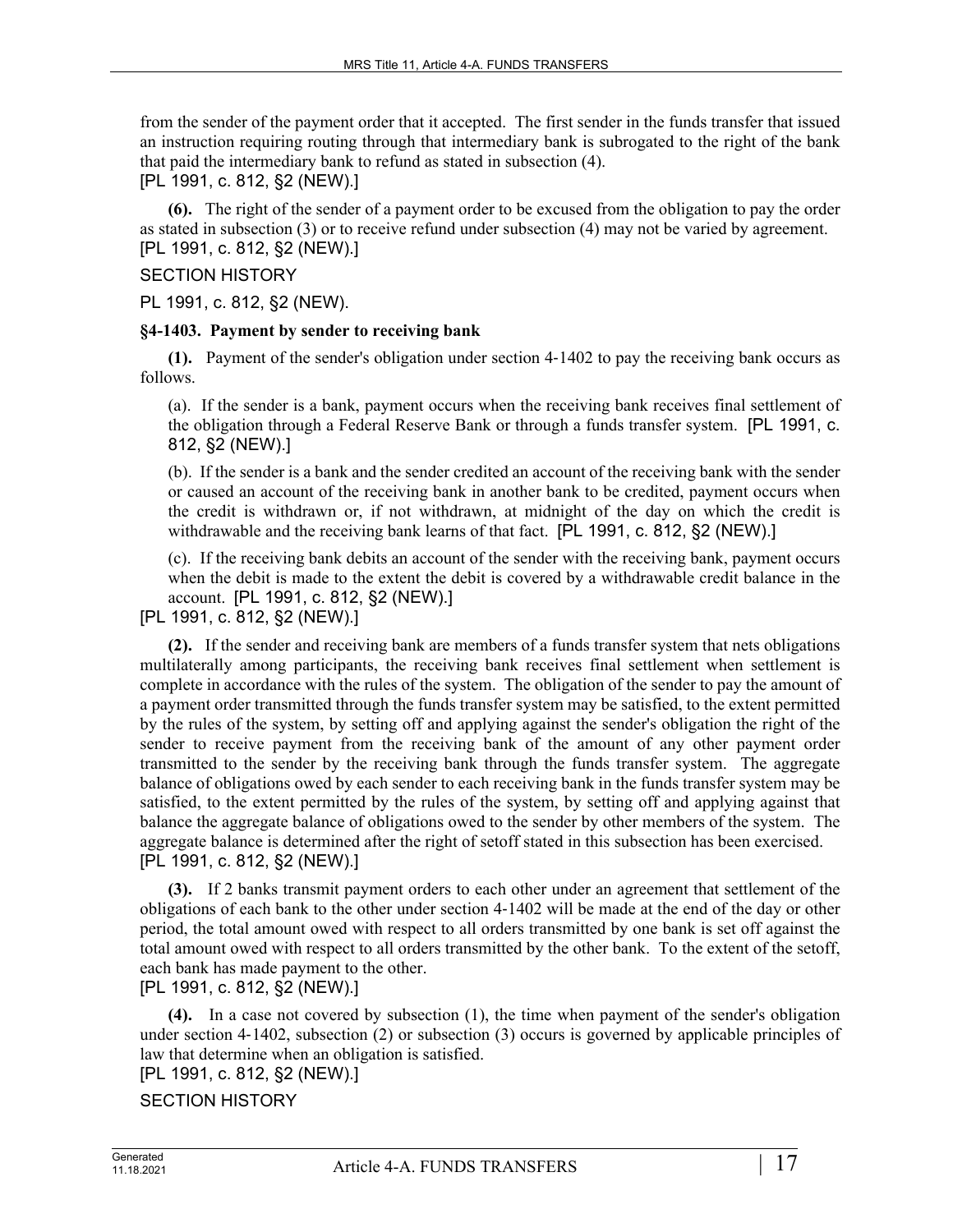# PL 1991, c. 812, §2 (NEW).

# **§4-1404. Obligation of beneficiary's bank to pay and give notice to beneficiary**

**(1).** Subject to section 4‑1211, subsection (5), and section 4‑1405, subsections (4) and (5), if a beneficiary's bank accepts a payment order, the bank is obliged to pay the amount of the order to the beneficiary of the order. Payment is due on the payment date of the order, but if acceptance occurs on the payment date after the close of the funds transfer business day of the bank, payment is due on the next funds transfer business day. If the bank refuses to pay after demand by the beneficiary and receipt of notice of particular circumstances that will give rise to consequential damages as a result of nonpayment, the beneficiary may recover damages resulting from the refusal to pay to the extent the bank had notice of the damages, unless the bank proves that it did not pay because of a reasonable doubt concerning the right of the beneficiary to payment.

# [PL 1991, c. 812, §2 (NEW).]

**(2).** If a payment order accepted by the beneficiary's bank instructs payment to an account of the beneficiary, the bank is obliged to notify the beneficiary of receipt of the order before midnight of the next funds transfer business day following the payment date. If the payment order does not instruct payment to an account of the beneficiary, the bank is required to notify the beneficiary only if notice is required by the order. Notice may be given by first class mail or any other means reasonable in the circumstances. If the bank fails to give the required notice, the bank is obliged to pay interest to the beneficiary on the amount of the payment order from the day notice should have been given until the day the beneficiary learned of receipt of the payment order by the bank. Other damages are not recoverable. Reasonable attorney's fees are also recoverable if demand for interest is made and refused before an action is brought on the claim.

# [PL 1991, c. 812, §2 (NEW).]

**(3).** The right of a beneficiary to receive payment and damages as stated in subsection (1) may not be varied by agreement or a funds transfer system rule. The right of a beneficiary to be notified as stated in subsection (2) may be varied by agreement of the beneficiary or by a funds transfer system rule if the beneficiary is notified of the rule before initiation of the funds transfer.

[PL 1991, c. 812, §2 (NEW).]

#### SECTION HISTORY

PL 1991, c. 812, §2 (NEW).

#### **§4-1405. Payment by beneficiary's bank to beneficiary**

**(1).** If the beneficiary's bank credits an account of the beneficiary of a payment order, payment of the bank's obligation under section 4‑1404, subsection (1) occurs when and to the extent:

(a). The beneficiary is notified of the right to withdraw the credit; [PL 1991, c. 812, §2 (NEW).]

(b). The bank lawfully applies the credit to a debt of the beneficiary; or [PL 1991, c. 812, §2 (NEW).]

(c). Funds with respect to the order are otherwise made available to the beneficiary by the bank.

[PL 1991, c. 812, §2 (NEW).] [PL 1991, c. 812, §2 (NEW).]

**(2).** If the beneficiary's bank does not credit an account of the beneficiary of a payment order, the time when payment of the bank's obligation under section 4‑1404, subsection (1) occurs is governed by principles of law that determine when an obligation is satisfied. [PL 1991, c. 812, §2 (NEW).]

**(3).** Except as stated in subsections (4) and (5), if the beneficiary's bank pays the beneficiary of a payment order under a condition to payment or agreement of the beneficiary giving the bank the right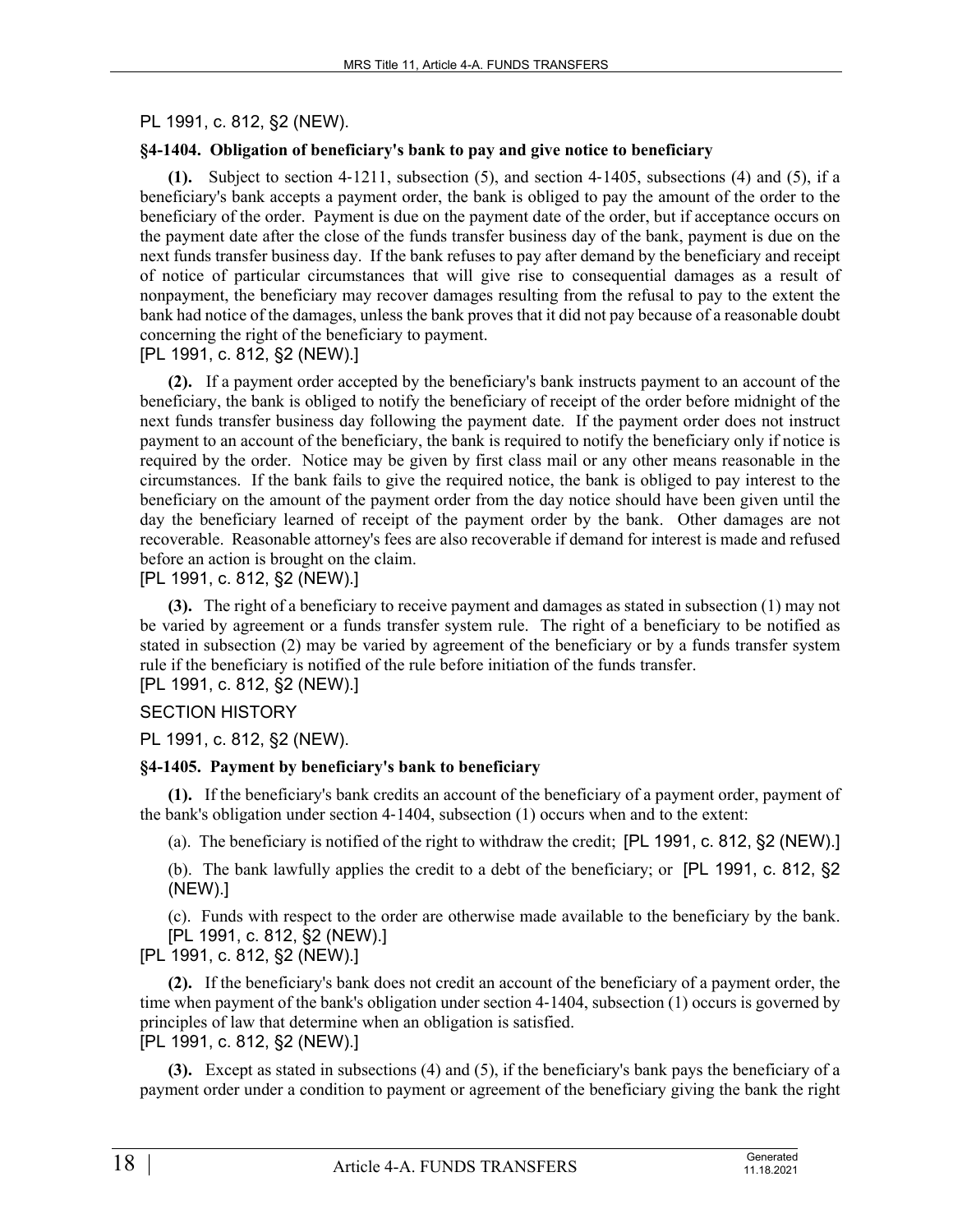to recover payment from the beneficiary if the bank does not receive payment of the order, the condition to payment or agreement is not enforceable.

[PL 1991, c. 812, §2 (NEW).]

**(4).** A funds transfer system rule may provide that payments made to a beneficiary of funds transfers made through the system are provisional until receipt of payment by the beneficiary's bank of the payment order it accepted. A beneficiary's bank that makes a payment that is provisional under the rule is entitled to a refund from the beneficiary if:

(a). The rule requires that both the beneficiary and the originator be given notice of the provisional nature of the payment before the funds transfer is initiated; [PL 1991, c. 812, §2 (NEW).]

(b). The beneficiary, the beneficiary's bank and the originator's bank agreed to be bound by the rule; and [PL 1991, c. 812, §2 (NEW).]

(c). The beneficiary's bank did not receive payment of the payment order that it accepted. [PL 1991, c. 812, §2 (NEW).]

If the beneficiary is obliged to refund payment to the beneficiary's bank, acceptance of the payment order by the beneficiary's bank is nullified and no payment by the originator of the funds transfer to the beneficiary occurs under section 4‑1406.

[PL 1991, c. 812, §2 (NEW).]

**(5).** This subsection applies to a funds transfer that includes a payment order transmitted over a funds transfer system that nets obligations multilaterally among participants and has in effect a losssharing agreement among participants for the purpose of providing funds necessary to complete settlement of the obligations of one or more participants that do not meet their settlement obligations. If the beneficiary's bank in the funds transfer accepts a payment order and the system fails to complete settlement pursuant to its rules with respect to any payment order in the funds transfer:

(a). The acceptance by the beneficiary's bank is nullified and no person has any right or obligation based on the acceptance; [PL 1991, c. 812, §2 (NEW).]

(b). The beneficiary's bank is entitled to recover payment from the beneficiary; [PL 1991, c. 812, §2 (NEW).]

(c). No payment by the originator to the beneficiary occurs under section 4‑1406; and [PL 1991, c. 812, §2 (NEW).]

(d). Subject to section 4‑1402, subsection (5), each sender in the funds transfer is excused from its obligation to pay its payment order under section 4‑1402, subsection (3) because the funds transfer has not been completed. [PL 1991, c. 812, §2 (NEW).]

[PL 1991, c. 812, §2 (NEW).]

# SECTION HISTORY

PL 1991, c. 812, §2 (NEW).

# **§4-1406. Payment by originator to beneficiary; discharge of underlying obligation**

**(1).** Subject to section 4‑1211, subsection (5) and section 4‑1405, subsections (4) and (5), the originator of a funds transfer pays the beneficiary of the originator's payment order at the time a payment order for the benefit of the beneficiary is accepted by the beneficiary's bank in the funds transfer and in an amount equal to the amount of the order accepted by the beneficiary's bank, but not more than the amount of the originator's order.

[PL 1991, c. 812, §2 (NEW).]

**(2).** If payment under subsection (1) is made to satisfy an obligation, the obligation is discharged to the same extent discharge would result from payment to the beneficiary of the same amount in money, unless: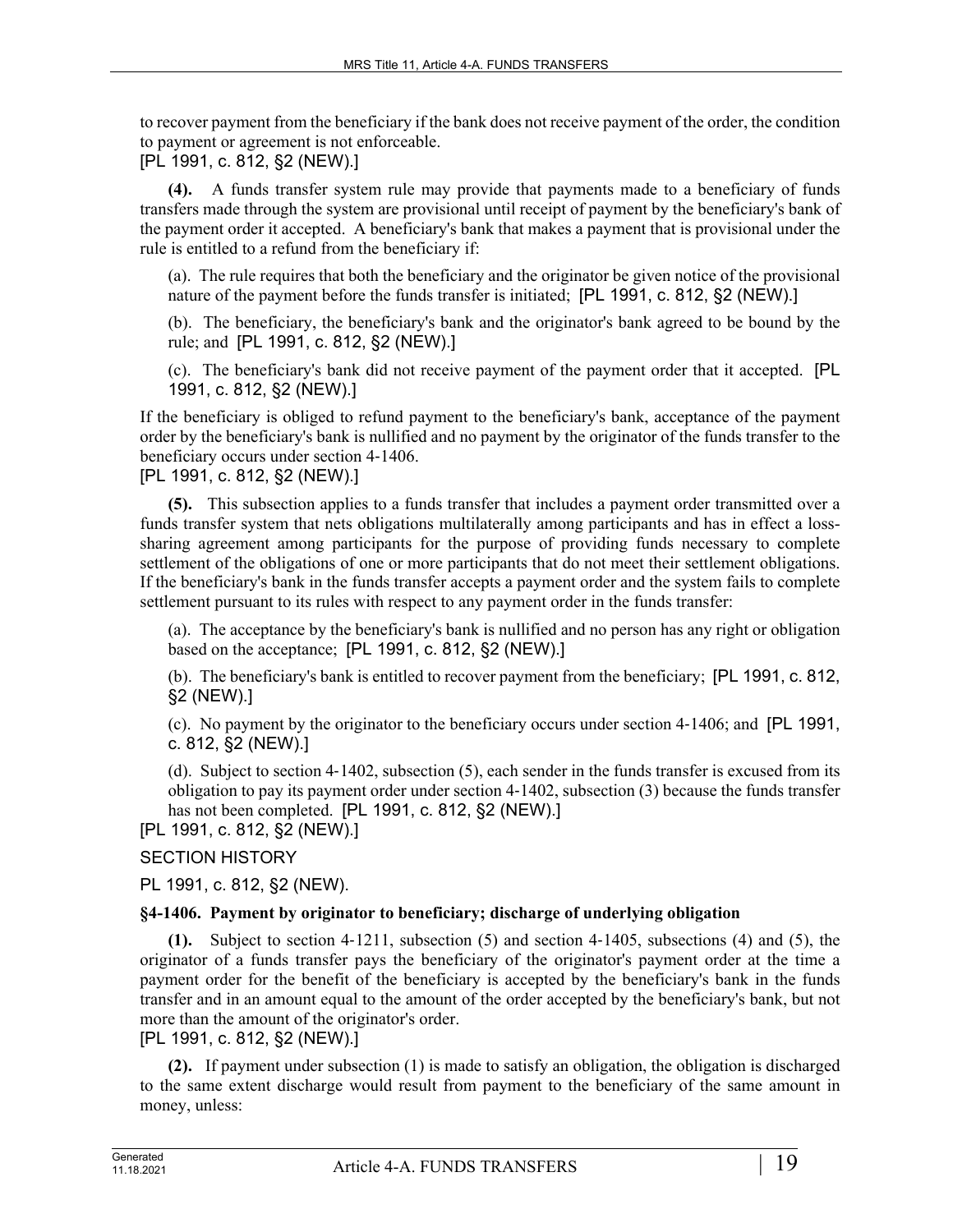(a). The payment under subsection (1) was made by a means prohibited by the contract of the beneficiary with respect to the obligation; [PL 1991, c. 812, §2 (NEW).]

(b). The beneficiary, within a reasonable time after receiving notice of receipt of the order by the beneficiary's bank, notified the originator of the beneficiary's refusal of the payment; [PL 1991, c. 812, §2 (NEW).]

(c). Funds with respect to the order were not withdrawn by the beneficiary or applied to a debt of the beneficiary; and [PL 1991, c. 812, §2 (NEW).]

(d). The beneficiary would suffer a loss that could reasonably have been avoided if payment had been made by a means complying with the contract. [PL 1991, c. 812, §2 (NEW).]

If payment by the originator does not result in discharge under this section, the originator is subrogated to the rights of the beneficiary to receive payment from the beneficiary's bank under section 4-1404, subsection  $(1)$ .

[PL 1991, c. 812, §2 (NEW).]

**(3).** For the purpose of determining whether discharge of an obligation occurs under subsection (2), if the beneficiary's bank accepts a payment order in an amount equal to the amount of the originator's payment order less charges of one or more receiving banks in the funds transfer, payment to the beneficiary is deemed to be in the amount of the originator's order unless, upon demand by the beneficiary, the originator does not pay the beneficiary the amount of the deducted charges. [PL 1991, c. 812, §2 (NEW).]

**(4).** Rights of the originator or of the beneficiary of a funds transfer under this section may be varied only by agreement of the originator and the beneficiary.

[PL 1991, c. 812, §2 (NEW).]

SECTION HISTORY

PL 1991, c. 812, §2 (NEW).

# **PART 5**

#### **MISCELLANEOUS PROVISIONS**

#### **§4-1501. Variation by agreement and effect of funds transfer system rule**

**(1).** Except as otherwise provided in this Article, the rights and obligations of a party to a funds transfer may be varied by agreement of the affected party. [PL 1991, c. 812, §2 (NEW).]

**(2).** "Funds transfer system rule" means a rule of an association of banks:

(a). Governing transmission of payment orders by means of a funds transfer system of the association or rights and obligations with respect to those orders; or [PL 1991, c. 812, §2 (NEW).]

(b). To the extent the rule governs rights and obligations between banks that are parties to a funds transfer in which a Federal Reserve Bank, acting as an intermediary bank, sends a payment order to the beneficiary's bank. [PL 1991, c. 812, §2 (NEW).]

[PL 1991, c. 812, §2 (NEW).]

Except as otherwise provided in this Article, a funds transfer system rule governing rights and obligations between participating banks using the system may be effective even if the rule conflicts with this Article and indirectly affects another party to the funds transfer who does not consent to the rule. A funds transfer system rule may also govern rights and obligations of parties other than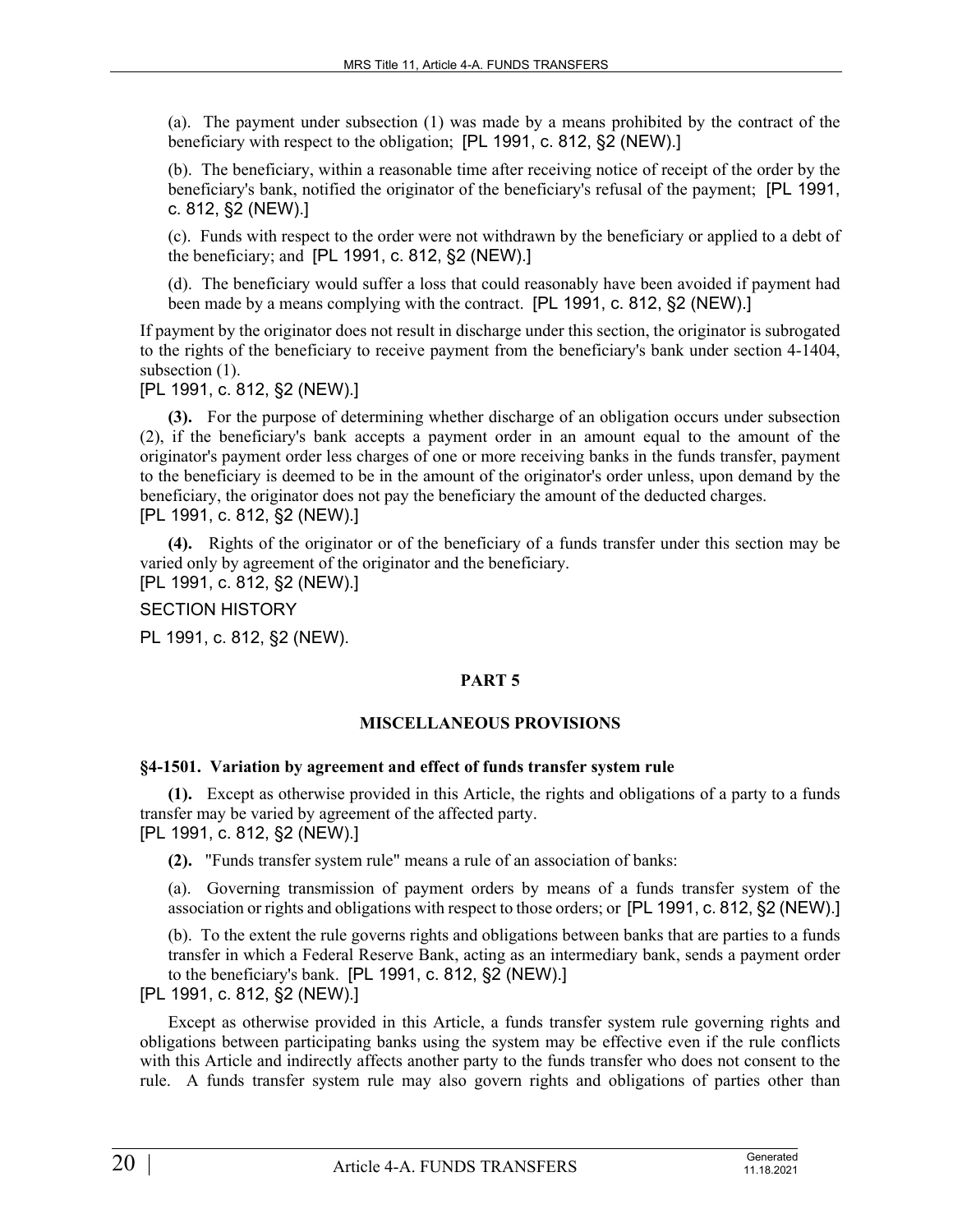participating banks using the system to the extent stated in sections 4-1404, subsection (3), section 4- 1405, subsection (4) and section 4-1507, subsection (3). [PL 1991, c. 812, §2 (NEW).]

# SECTION HISTORY

PL 1991, c. 812, §2 (NEW).

#### **§4-1502. Creditor process served on receiving bank; setoff by beneficiary's bank**

**(1).** As used in this section, "creditor process" means levy, attachment, garnishment, notice of lien, sequestration or a similar process issued by or on behalf of a creditor or other claimant with respect to an account.

# [PL 1991, c. 812, §2 (NEW).]

**(2).** This subsection applies to the creditor process with respect to an authorized account of the sender of a payment order if the creditor process is served on the receiving bank. For the purpose of determining rights with respect to the creditor process, if the receiving bank accepts the payment order, the balance in the authorized account is deemed to be reduced by the amount of the payment order to the extent the bank did not otherwise receive payment of the order, unless the creditor process is served at a time and in a manner affording the bank a reasonable opportunity to act on it before the bank accepts the payment order.

# [PL 1991, c. 812, §2 (NEW).]

**(3).** If a beneficiary's bank has received a payment order for payment to the beneficiary's account in the bank, the following rules apply.

(a). The bank may credit the beneficiary's account. The amount credited may be set off against an obligation owed by the beneficiary to the bank or applied to satisfy creditor process served on the bank with respect to the account. [PL 1991, c. 812, §2 (NEW).]

(b). The bank may credit the beneficiary's account and allow withdrawal of the amount credited unless creditor process with respect to the account is served at a time and in a manner affording the bank a reasonable opportunity to act to prevent withdrawal. [PL 1991, c. 812, §2 (NEW).]

(c). If creditor process with respect to the beneficiary's account has been served and the bank has had a reasonable opportunity to act on it, the bank may not reject the payment order except for a reason unrelated to the service of process. [PL 1991, c. 812, §2 (NEW).]

# [PL 1991, c. 812, §2 (NEW).]

**(4).** Creditor process with respect to a payment by the originator to the beneficiary pursuant to a funds transfer may be served only on the beneficiary's bank with respect to the debt owed by that bank to the beneficiary. Any other bank served with the creditor process is not obliged to act with respect to the process.

[PL 1991, c. 812, §2 (NEW).]

# SECTION HISTORY

PL 1991, c. 812, §2 (NEW).

# **§4-1503. Injunction or restraining order with respect to funds transfer**

For proper cause and in compliance with applicable law, a court may restrain: [PL 1991, c. 812, §2 (NEW).]

**(1).** A person from issuing a payment order to initiate a funds transfer; [PL 1991, c. 812, §2 (NEW).]

**(2).** An originator's bank from executing the payment order of the originator; or [PL 1991, c. 812, §2 (NEW).]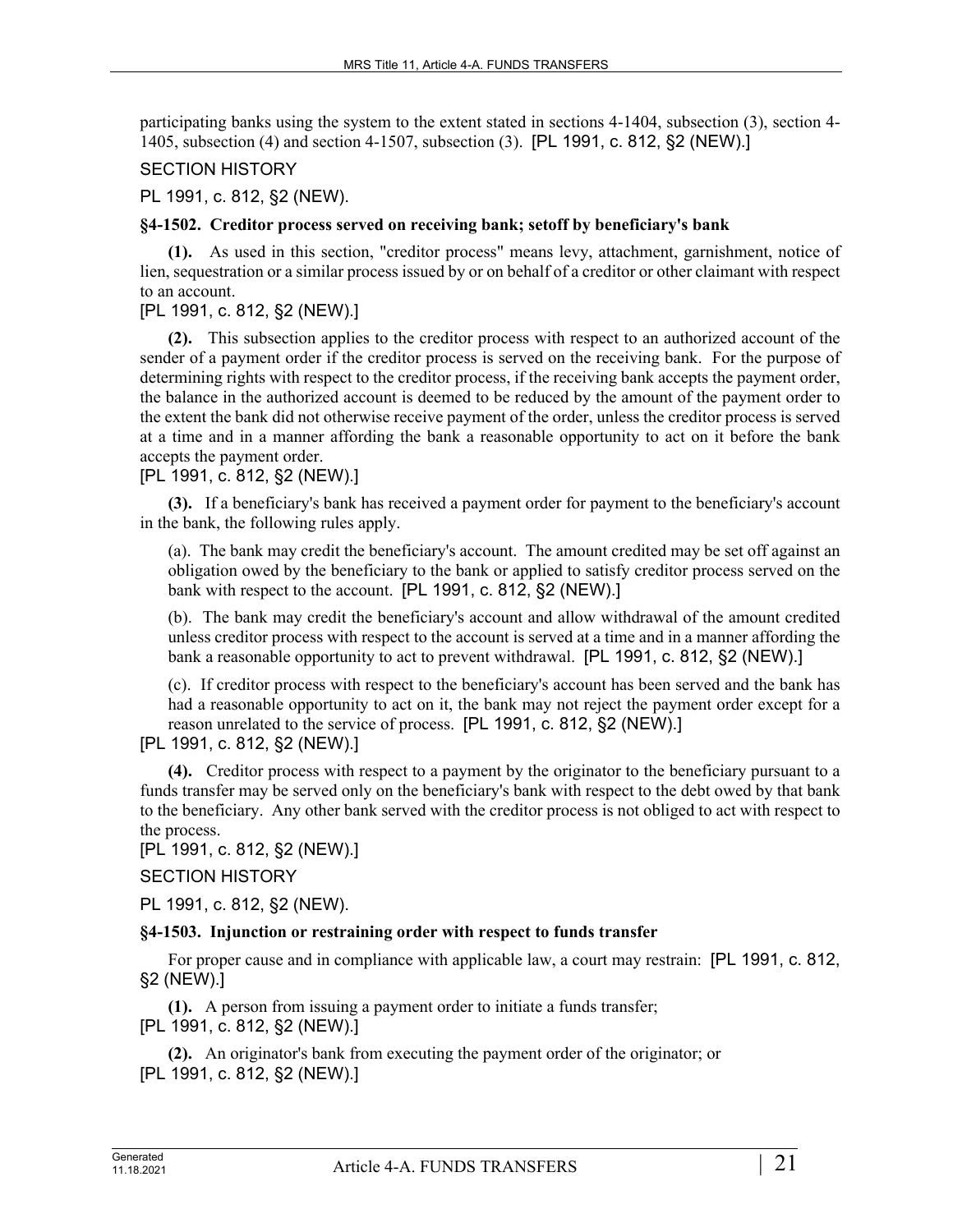**(3).** The beneficiary's bank from releasing funds to the beneficiary or the beneficiary from withdrawing those funds.

[PL 1991, c. 812, §2 (NEW).]

A court may not otherwise restrain a person from issuing a payment order, paying or receiving payment of a payment order or otherwise acting with respect to a funds transfer. [PL 1991, c. 812, §2 (NEW).]

# SECTION HISTORY

PL 1991, c. 812, §2 (NEW).

#### **§4-1504. Order in which items and payment orders may be charged to account; order of withdrawals from account**

**(1).** If a receiving bank has received more than one payment order of the sender or one or more payment orders and other items that are payable from the sender's account, the bank may charge the sender's account with respect to the various orders and items in any sequence.

[PL 1991, c. 812, §2 (NEW).]

**(2).** In determining whether a credit to an account has been withdrawn by the holder of the account or applied to a debt of the holder of the account, credits first made to the account are first withdrawn or applied.

[PL 1991, c. 812, §2 (NEW).]

SECTION HISTORY

PL 1991, c. 812, §2 (NEW).

#### **§4-1505. Preclusion of objection to debit of customer's account**

If a receiving bank has received payment from its customer with respect to a payment order issued in the name of the customer as sender and accepted by the bank and the customer received notification reasonably identifying the order, the customer is precluded from asserting that the bank is not entitled to retain the payment unless the customer notifies the bank of the customer's objection to the payment within one year after the notification was received by the customer. [PL 1991, c. 812, §2 (NEW).]

# SECTION HISTORY

PL 1991, c. 812, §2 (NEW).

#### **§4-1506. Rate of interest**

**(1).** If, under this Article, a receiving bank is obliged to pay interest with respect to a payment order issued to the bank, the amount payable may be determined:

(a). By agreement of the sender and receiving bank; or [PL 1991, c. 812, §2 (NEW).]

(b). By a funds transfer system rule if the payment order is transmitted through a funds transfer system. [PL 1991, c. 812, §2 (NEW).]

# [PL 1991, c. 812, §2 (NEW).]

**(2).** If the amount of interest is not determined by an agreement or rule as stated in subsection (1), the amount is calculated by multiplying the applicable federal funds rate by the amount on which interest is payable and then multiplying the product by the number of days for which interest is payable. The applicable federal funds rate is the average of the federal funds rates published by the Federal Reserve Bank of New York for each of the days for which interest is payable, divided by 360. The federal funds rate for any day on which a published rate is not available is the same as the published rate for the next preceding day for which there is a published rate. If a receiving bank that accepted a payment order is required to refund payment to the sender of the order because the funds transfer was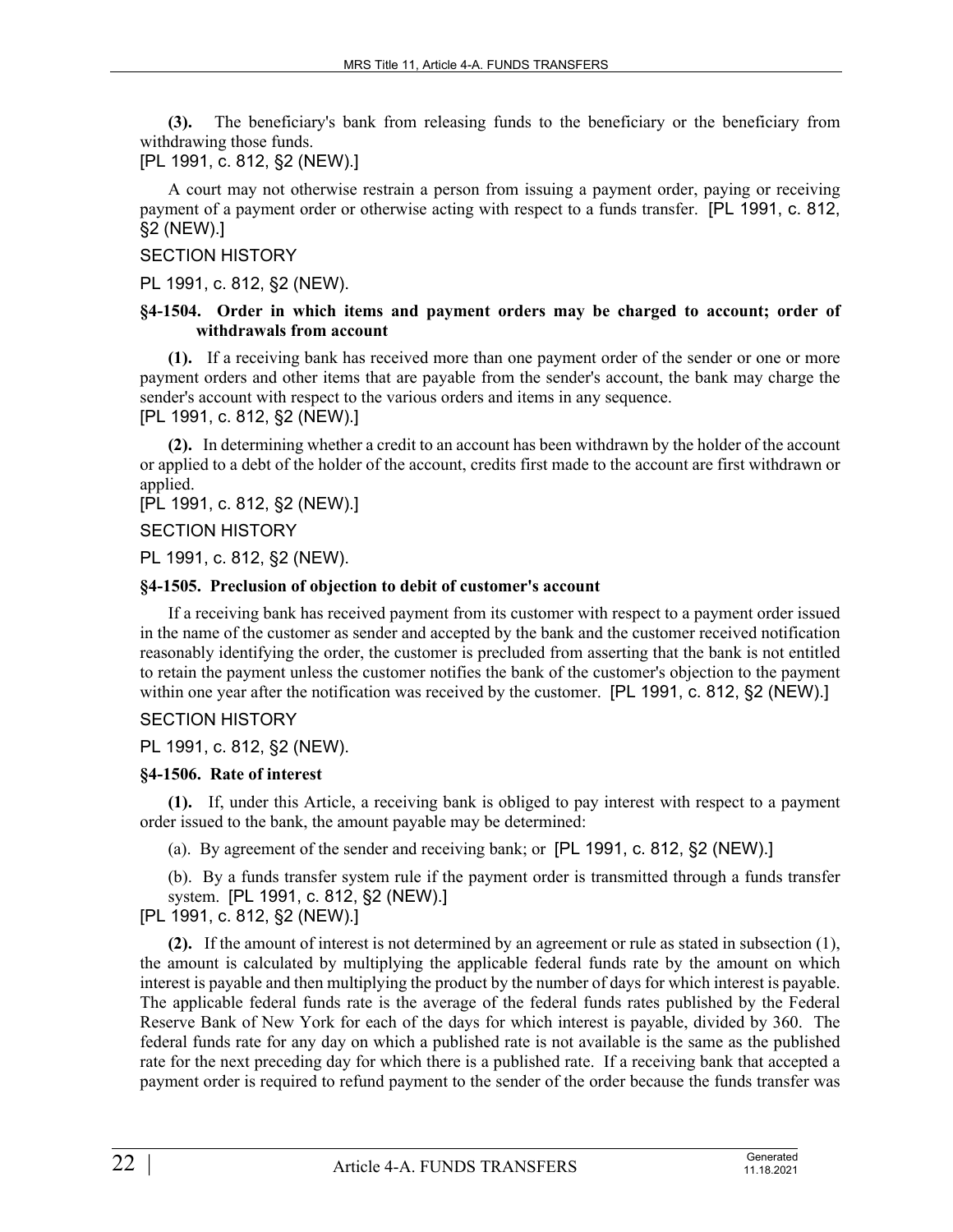not completed, but the failure to complete was not due to any fault by the bank, the interest payable is reduced by a percentage equal to the reserve requirement on deposits of the receiving bank. [PL 1991, c. 812, §2 (NEW).]

SECTION HISTORY

PL 1991, c. 812, §2 (NEW).

# **§4-1507. Choice of law**

**(1).** The following rules apply unless the affected parties otherwise agree or subsection (3) applies.

(a). The rights and obligations between the sender of a payment order and the receiving bank are governed by the law of the jurisdiction in which the receiving bank is located. [PL 1991, c. 812, §2 (NEW).]

(b). The rights and obligations between the beneficiary's bank and the beneficiary are governed by the law of the jurisdiction in which the beneficiary's bank is located. [PL 1991, c. 812, §2 (NEW).]

(c). The issue of when payment is made pursuant to a funds transfer by the originator to the beneficiary is governed by the law of the jurisdiction in which the beneficiary's bank is located. [PL 1991, c. 812, §2 (NEW).]

[PL 1991, c. 812, §2 (NEW).]

**(2).** If the parties described in subsection (1), paragraphs (a), (b) and (c) have made an agreement and selected the law of a particular jurisdiction to govern rights and obligations between them, the law of that jurisdiction governs those rights and obligations whether or not the payment order or the funds transfer bears a reasonable relation to that jurisdiction.

[PL 1991, c. 812, §2 (NEW).]

**(3).** A funds transfer system rule may select the law of a particular jurisdiction to govern the rights and obligations:

(a). Between participating banks with respect to payment orders transmitted or processed through the system; or [PL 1991, c. 812, §2 (NEW).]

(b). Of some or all parties to a funds transfer, any part of which is carried out by means of the system. [PL 1991, c. 812, §2 (NEW).]

A choice of law made pursuant to paragraph (a) is binding on participating banks. A choice of law made pursuant to paragraph (b) is binding on the originator, other sender or a receiving bank having notice that the funds transfer system may be used in the funds transfer and notice of the choice of law by the system, when the originator, other sender or receiving bank issued or accepted a payment order. The beneficiary of a funds transfer is bound by the choice of law if, when the funds transfer is initiated, the beneficiary has notice that the funds transfer system may be used in the funds transfer and notice of the choice of law by the system. The law of a jurisdiction selected pursuant to this subsection may govern, whether or not that law bears a reasonable relation to the matter in issue. [PL 1991, c. 812, §2 (NEW).]

**(4).** In the event of inconsistency between an agreement under subsection (2) and a choice-of-law rule under subsection (3), the agreement under subsection (2) prevails. [PL 1991, c. 812, §2 (NEW).]

**(5).** If a funds transfer is made by use of more than one funds transfer system and there is inconsistency between the choice-of-law rules of the systems, the matter in issue is governed by the law of the selected jurisdiction that has the most significant relationship to the matter in issue. [PL 1991, c. 812, §2 (NEW).]

SECTION HISTORY